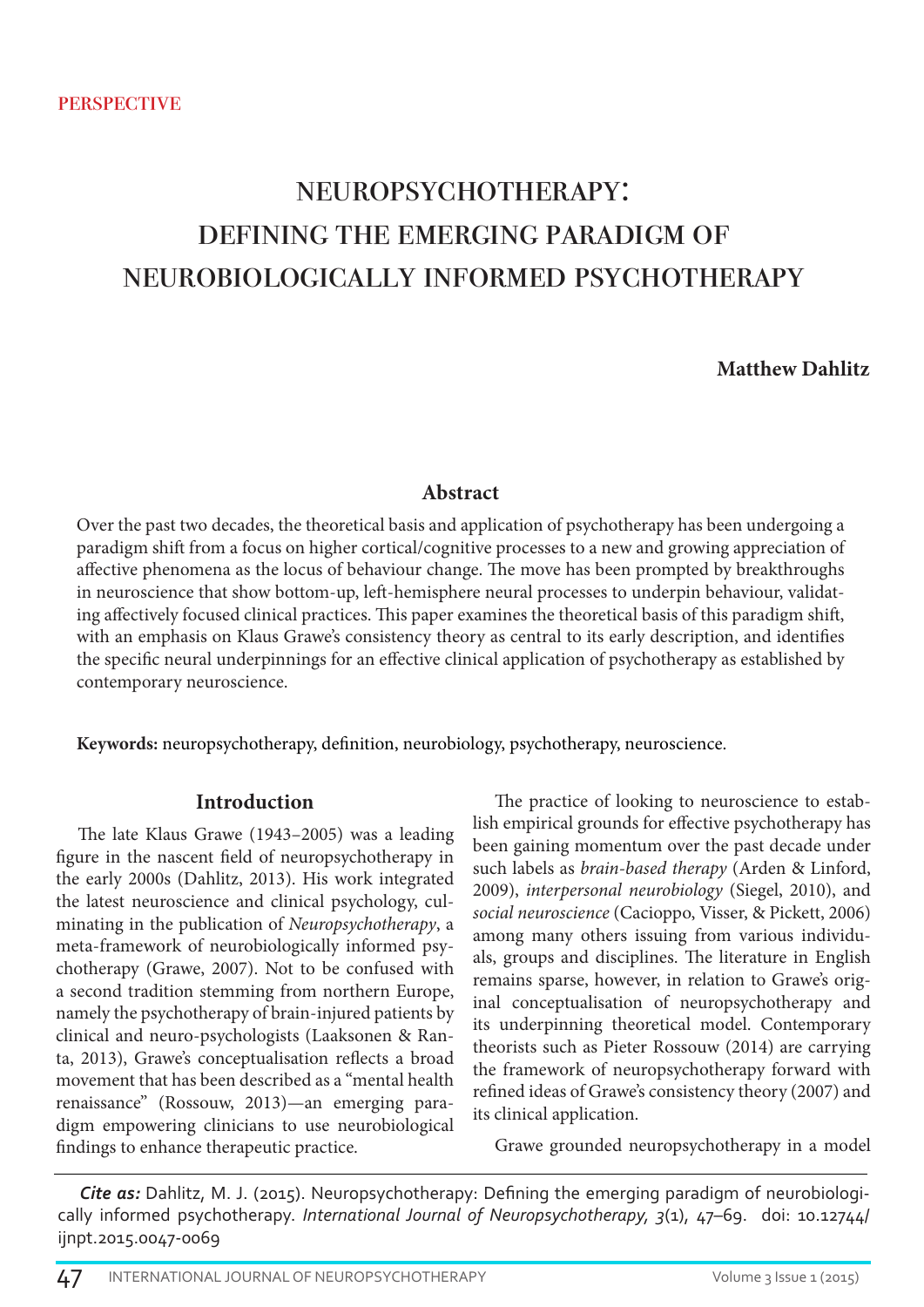of mental functioning he termed the consistency-theoretical model (Grawe, 2007). Drawing on earlier models of basic psychological needs being serviced by psychological schemas (e.g., Epstein, 1990), he identified constructionist-like concepts of developing mental schemas and related them to neural networks that were identified in his extensive study of the neuroscientific literature of the time. Towards the end of his career he observed, "The empirical evidence suggests that we ought to conduct a very different form of psychotherapy than what is currently practiced" (Grawe, 2007, p. 417).

The current paper takes up Grawe's observation, reviewing the literature to determine in what ways the evidence suggests a "different form of psychotherapy". To this end the paper considers how this theory, grounded in neurobiology, informs and refines the clinical application of psychotherapy.

It is intended that this paper will fill a gap in the existing literature by disambiguating the term *neuropsychotherapy* and provide a concise reference for the neurobiological elements contributing to the meta-framework that is shaping psychotherapy today.

## **1. Neural Underpinnings**

Freud began his *Project for a Scientific Psychology* (1895/1966) at the end of the 19<sup>th</sup> century with the intention of creating "a psychology which shall be a natural science" (p. 295), to discover the neural underpinnings of behaviour. Freud's psychoanalytic techniques were concerned with unconscious affective processes—a foreshadowing of the current neurobiological research into affect. In recent times Allan Schore, with a similar passion for uncovering foundational affective processes, has commented that "no theory of human functioning can be restricted to only a description of psychological processes; it must also be consonant with what we now know about biological structural brain development" (2013, p. 1). This resonates with Eric Kandel's (1998) landmark paper arguing that psychiatric thinking should be tethered

to biological science due to the fact that therapeutic interactions can elicit structural changes in the brain. The following section will consider the physical structures, networks and processes that form the neural machinery of the brain, a machinery that both informs the theory of neuropsychotherapy and is modulated by the practice of neuropsychotherapy.

#### **1.1 Neural Communication**

The human genome provides an organisational map for the development of our brains, with some designation of place and function of neurons fixed (by means of *coding* genes that constitute the so called "nature" part of our genetic make-up) and some functional aspects subject to the influence of experience (in the form of *no-coding* genes that make up the socalled "nurture" part of our genetic expression) (The Neuropsychotherapy Institute, 2014a). Our genome, along with epigenetic expression of genes and learning (memory formation) creates a complex neural communication system in our brain, which is itself a complexity of synaptic/dendridic connections modulated by neurochemicals. The basics of neural communication are described below.

#### *Basic Nerve Cell Communication*

In the nervous system there are two main divisions of cells: *nerve cells* (neurons), and *glial cells* (glia). Glial cells have traditionally been recognised as a "support network" for neurons, providing many essential functions for the facilitation of the neural network. However, they have more recently been acknowledged to form a communication network themselves, working in tandem with neurons (Keleman, 2012; Verkhratsky & Butt, 2007). The function of a neuron is determined by where it is in the brain, how it is connected with neighbouring cells, and its individual functional character. By analogy it is like us as human individuals: our function in society is determined by where we are, who we are connected to and how we interact with others and the environment (Cozolino, 2014).

While there are different types of nerve cells for different functions, it is helpful to consider a generic neuron—a model—that represents the fundamentals of all neurons. Figure 1 illustrates the main components of the neuron (see Kandel, Schwartz, Jessell, Siegelbaum, & Hudspeth, 2013, chapter 2, for a comprehensive description of neuron physiology):

*Figure 1:* Generic model of a neuron**Basic Components of a Generic Neuron** 

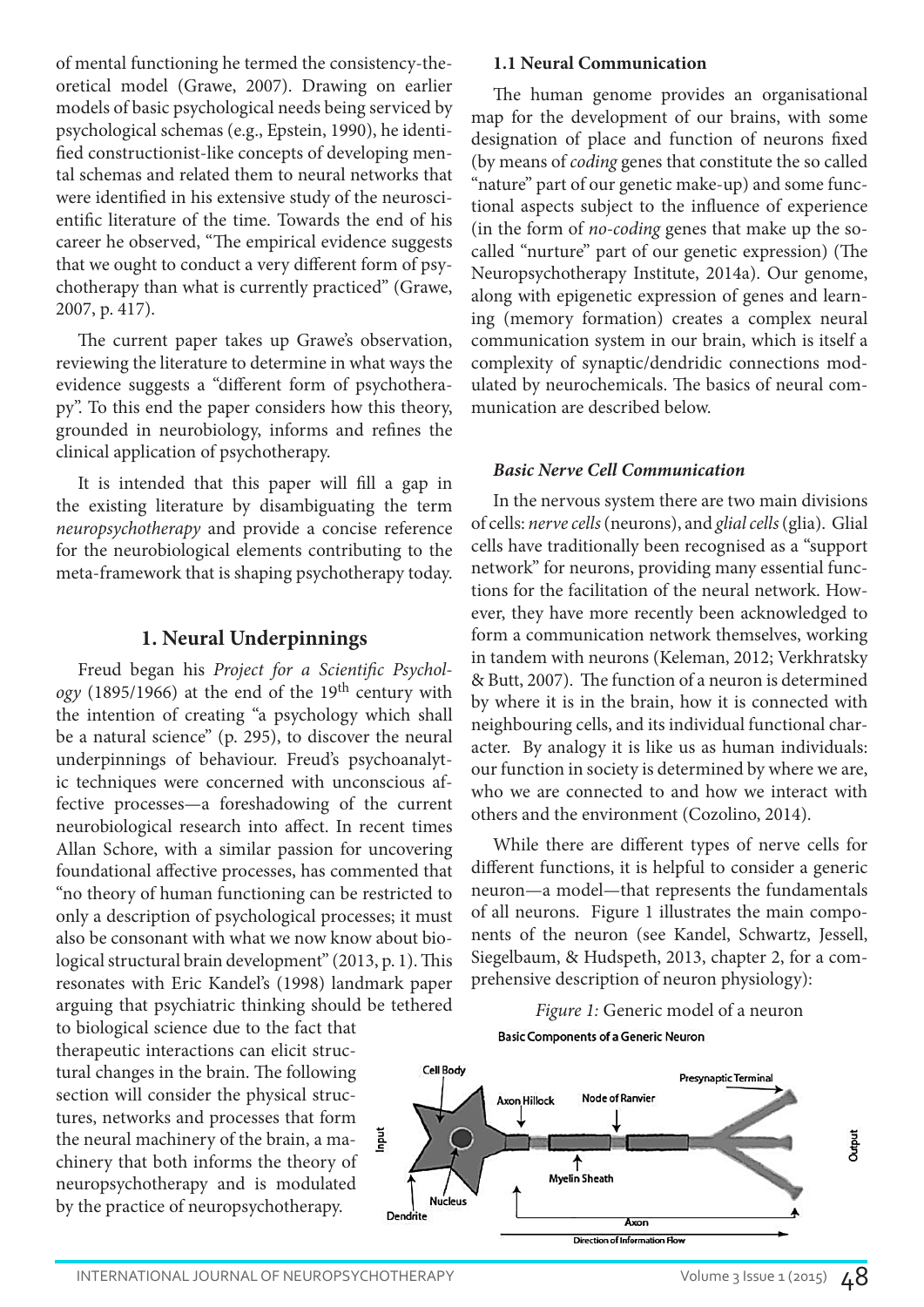Neurons communicate using two processes: an electrical signal within the neuron, and chemical signals between neurons.

Neurons use various chemicals, known as *neurotransmitters*, to transmit signals across the very small gap between cells in an area known as the *synaptic cleft.* Most neurons can send and receive signals by different types of neurotransmitters, and different neurotransmitters work at different speeds (The Neuropsychotherapy Institute, 2014a).

The schematic in Figure 2 below is a radically simplified representation of a synapse. The upper part represents the *presynaptic terminal* of one cell's axon, and the lower part the *postsynaptic dendrite* of another cell. Communication flows from the presynaptic terminal to the dendrites of a neighbouring cell. Dendrites are like the branches of a tree that spread out to reach other cells, and are the main areas for receiving incoming signals (Kandel et al., 2013).





The *synaptic vesicles* shown above are packets of neurotransmitters that migrate to special release sites termed *active zones*. These packets come to the surface of the presynaptic terminal and are released (by a process known as *exocytosis*; Kandel et al., 2013) into the synaptic cleft. The chemicals diffuse across the gap, and some molecules are taken up by receptors on the opposite-facing dendrite. The receptor sites on the dendrite bind to specific neurotransmitters, and this binding will have either an inhibiting or excitatory effect on the receiving cell. This occurs via an opening of ion channels in the membrane of the cell that essentially produces a membrane potential in the dendrite (a positive or negative charge within the cell). The

more positively charged a neuron becomes, the more likely it will pass a certain threshold and "fire". Ionotropic receptors, such as AMPA, accept transmitters that directly alter the receiving cell's potential, and are thus fast acting, whereas NMDA receptors require prior activation of the postsynaptic neuron through another channel before its ion channel can be opened (see Grawe, 2007, pp. 36–37).

Therefore some neurotransmitters will cause the receiving dendrite to become more positively charged, and others will cause the dendrite to become more negatively charged. The receiving dendrite "sums" the incoming chemical signals to arrive at a resultant synaptic potential which is then communicated to the main body of the cell. All of these "calculations" or synaptic potentials are summed at the beginning of the axon (the axon hillock). If the resulting charge rises above −55 mV (*depolarization*), an electrical signal flows from the axon hillock and down to the presynaptic terminals, causing the membrane of the each terminal to open up channels allowing calcium into the cell. This in turn causes the synaptic vesicles to release their chemicals into the synaptic cleft. This albeit simplified description of the process illustrates the binary nature of neurotransmitters in either initiating an action potential or not.

Figure 2 also shows some of the neurotransmitters being reabsorbed into the presynaptic terminal. Such uptake, via plasma membrane transporters, serves two purposes: recapturing the chemicals for reuse, and terminating the synaptic action of the cell (Kandel et al., 2013). Drugs used to inhibit the re-uptake of neurotransmitters will in effect keep the neurotransmitter in the vicinity of the postsynaptic dendrite, so that when receptors are available for that particular chemical, they will bind with it. Thus antidepressants are designed to inhibit serotonin re-uptake, keeping it in the synaptic cleft and prolonging post-synaptic activation (The Neuropsychotherapy Institute, 2014b). Another process whereby neurotransmitters are removed from the synaptic cleft is degradation, a process of chemical breakdown by enzymes where the resulting molecules are taken up by the presynaptic terminal. Within the presynaptic terminal the neurotransmitter is then reassembled for reuse, and repackaged for release once again. Finally glial cells also remove neurotransmitters from the synaptic space to prevent further interaction with the post-synaptic cell.

#### **1.1.1 Neurochemicals**

A basic understanding of the specific neurochemicals that modulate the nervous system is essential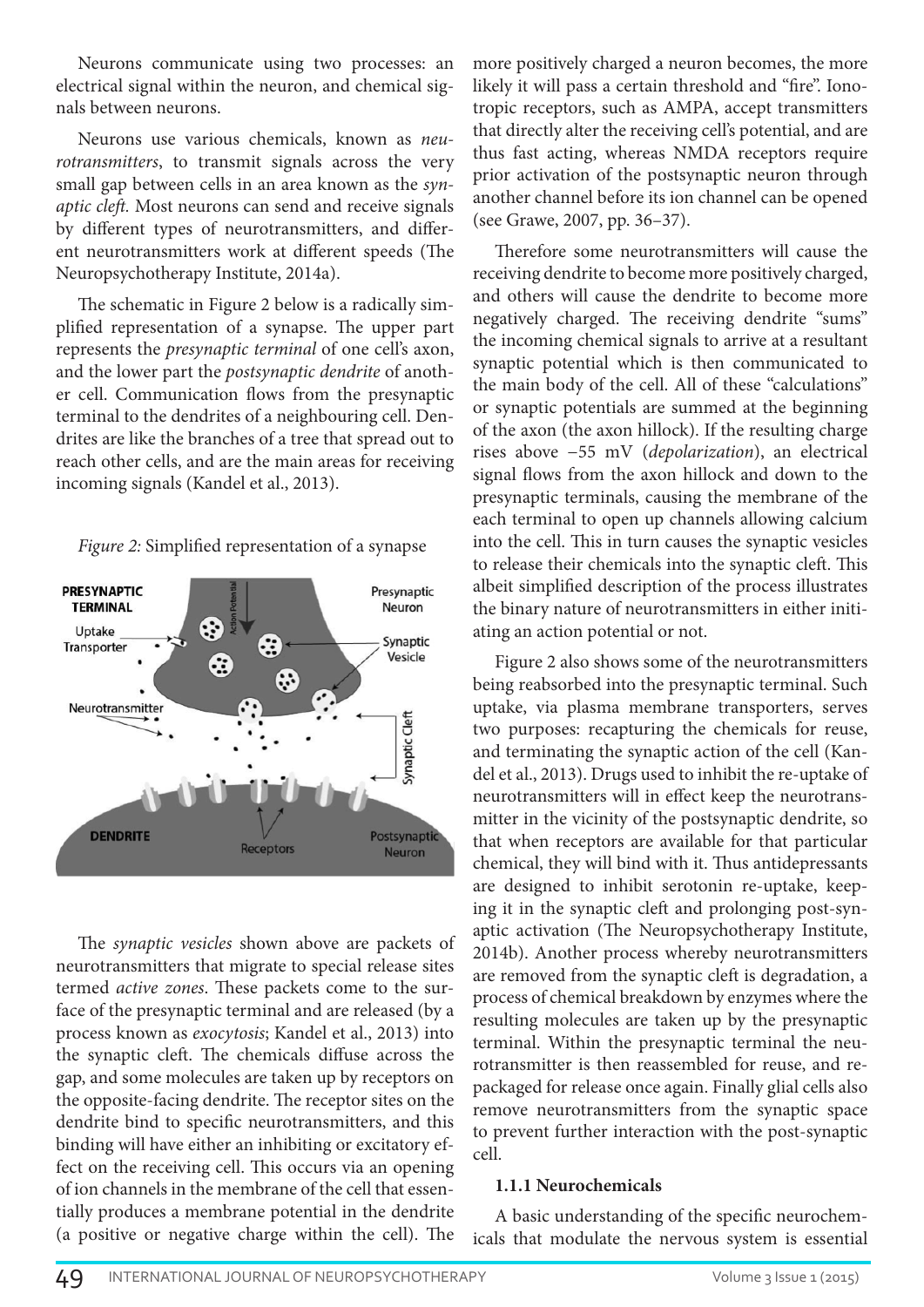for understanding how certain pathologies are driven and why certain interventions are effective. The following is a brief introduction to these chemicals (The Neuropsychotherapy Institute, 2014b):

A) **Amino Acid Neurotransmitters** (the major neurotransmitters)

1) **Glutamates** are excitatory neurotransmitters. Receptor sites are either fast-acting ionotropic types (AMPA), which primarily activate or inhibit, or slower-acting N-methyl D-aspartate (NMDA) types, which facilitate a strengthening of the synaptic connection called long-term potentiation (Grawe, 2007, pp. 32–40). Glutamates bind with activating receptors, namely Alpha-amino-3-hydroxy-5-methylisoxazole-4-proprionic acid (AMPA), resulting in fast *activation* of the postsynaptic neuron (as described above).

2) **Gamma-aminobutyric acid** (GABA) is an inhibitory neurotransmitter. It is fast acting, binding with GABA receptors to cause an inhibiting effect on the postsynaptic cell. GABA and AMPA interactions are seen across the brain and result in much of the fast action of our neural processes—much of our thought processes and sensory input/processing, for example.

B) **Biogenic Amines** (monoamines, more localised in distribution than the amino acids and known to be released also from non-synaptic sites)

1) **Catecholamines** trigger physiological changes to prepare the body for physical activity such as the "fight-or-flight" response.

**Dopamine** has many functions, including motivation. Most dopaminergic neurons are in the midbrain and hypothalamus.

**Norepinephrine** acts as a hormone and a neurotransmitter. It increases heart rate and acts as a stress hormone affecting the amygdala.

2) **Indolamine** is the family of neurotransmitters that includes serotonin and melatonin (derived from serotonin).

**5-HT** (Serotonin) is involved in the regulation of mood, appetite, and sleep, as well as memory and learning. It is a major antidepressant.

C) **Acetylcholine** is used by only a few cell groups and is the major neurotransmitter in autonomic ganglia.

D) **Peptides** form a large and diverse group of trans-

mitters. Some act as hormones, including enkephalines and endorphins.

E) **Others** including histamine and epinephrine, together with over 60 more that have been identified.

## **1.1.2 Activation Patterns and Neural Systems**

A single neuron does not produce much information on its own through its binary function of either firing or not. Firing entails a certain rate, intensity and resulting neurotransmitter output at the synapse. A single neuron does not on its own "perceive" anything—perception is a group task in the world of neurons—but rather responds to specific input from other neurons, or directly from the environment in the case of sensory cells. To make sense out of the flow of information coming from our sensory organs, our neural system is organised into a hierarchy of increasingly complex networks. Individual neurons, boasting, on average, 10,000 connections to other neurons, together contribute to broader "neural net profiles" that represent an aspect of brain function (such as perceiving a particular sound), and these profiles integrate with many others to form various functions of our nervous system, some of which are concentrated in different areas of the brain (Siegel, 2012). Klaus Grawe (2007) describes as a hierarchical model of information processing, based primarily on the work of neurophysiologists David Hubel and Torsten Wiesel (1959, 1962, 1968), who demonstrated that neurons could have specific activation patterns in response to specific stimuli.

The hierarchy of our neural system is organised from sensory input to the perception of complex objects/understandings to even more complex cognitive and affective processes. For example, the "raw" visual data streamed from the sensory input of the retina is recognised by neurons in a fragmented fashion whereby individual parts of the scene are processed by neurons tuned to "recognise" small, specific elements. These fragments are then assembled by more complex neural networks involving higher-order cells that recognise the assembly of the parts. At the top of the hierarchy are cells and networks in the cortex that recognise the whole picture. Once this broader perception is realised, further cognitive/affective processes can occur as a result of this input. The flow of information is not serial but a complexity of parallel processing that utilises feedback from various brain regions. There is no neuron that can recognise the complexities of an object like a chair. Only the summation of complex networks, with experience (neural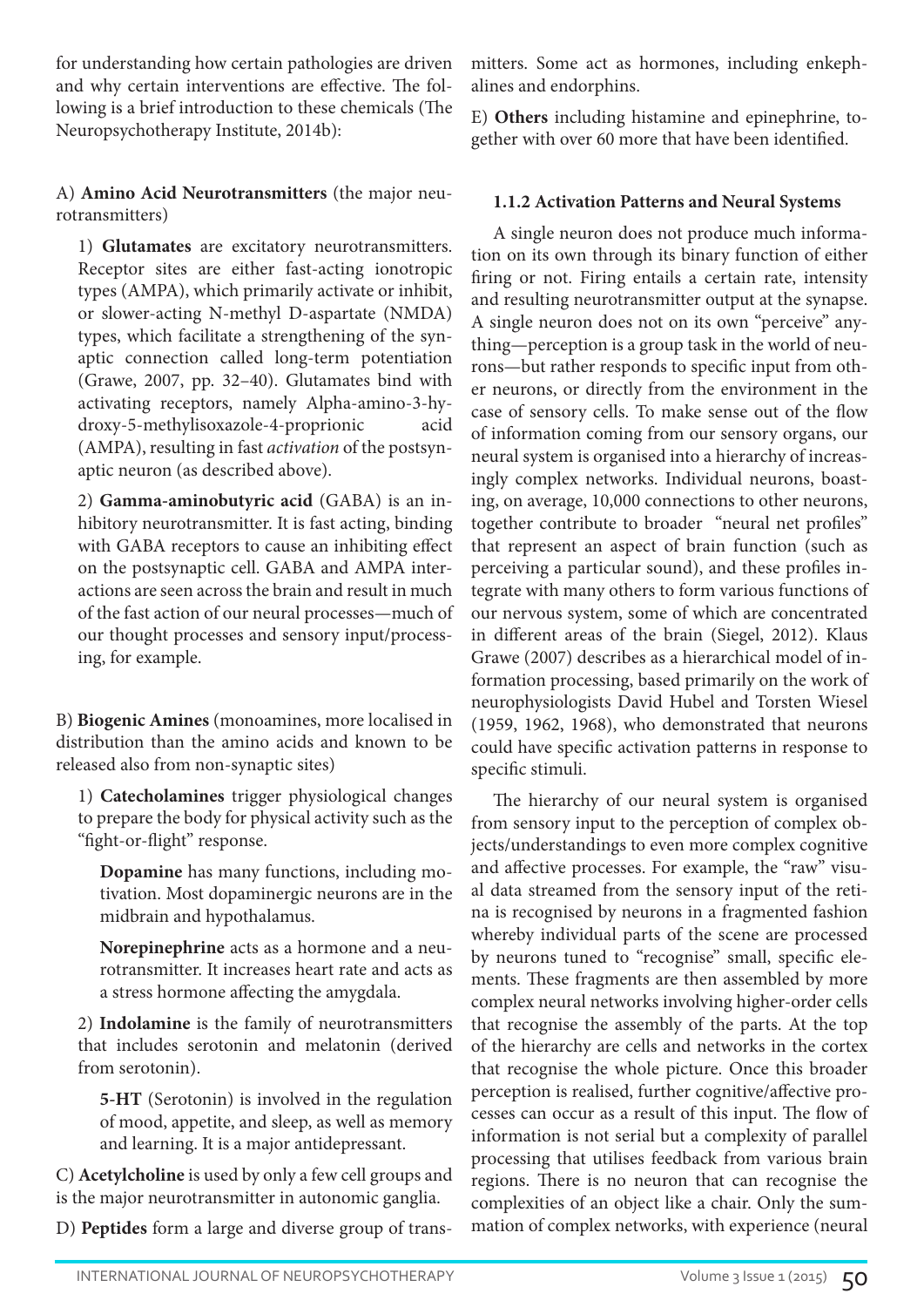net profiles), can recognise a chair for what it is. Nor is there a single area of the brain that handles a specific mental function in isolation. Just as neurons do not perceive on their own, neural profiles activate and integrate with other regions across the nervous system (Siegel, 2012).

The brain is further organised into functional systems that to some extent can be identified by elements of the physical architecture of the central nervous system. From a single sensory input neuron, the scale of operations increases to complex hierarchies of neural networks that form maps representing input features in specific areas of the cortex. These complex signals are in turn processed within broad functional systems of organisation according to the physical architecture of the brain. Such functional architecture is currently being mapped by the Human Connectome Project (http://www.humanconnectomeproject.org).

A well-known division of the human brain is that described by neurologist Paul MacLean as the triune brain (MacLean, 1990). This evolutionary view of the brain describes three main regions in an evolutionary hierarchy: the primitive "reptilian" complex (the brainstem), the "palaeomammalian" complex (the limbic system), and the "neomammalian" complex (the cortex). The reptilian complex is fully developed at birth, while the palaeomammalian complex is partly developed and continues to develop during early childhood, and the neomammalian complex is mostly underdeveloped at birth and is the last part of the triune brain to develop (The Neuropsychotherapy Institute, 2014c). The implications of the model are that the survival instincts of the palaeomammalian complex (the limbic system) are significantly developed during the early years of life, distinct from the later-developing cognitive processes of the neomammalian complex (Rossouw, 2011). More sophisticated contemporary models of the brain and behaviour do not fully support MacLean's evolutionary model; however, the "bottom-up" perspective of development remains instructive for a corresponding bottom-up therapeutic approach (Rossouw, 2011). This bottom-up approach, as distinct from a top-down, cognitive approach, looks to establish safety through down-regulation of sympathetic over-arousal and activation of a state of parasympathetic security, resulting in increased cortical blood flow to the left frontal cortex for effective activation of cognitive abilities, and limiting "looping" activity within the limbic system (Rossouw, 2011, p. 4) to allow for effective new learning.

Iain McGilchrist, in his noteworthy book *The Master and His Emissary: The Divided Brain and the*  *Making of the Western World* (2009), describes the asymmetry of the brain and the very different natures of the left and right hemispheres. This horizontal understanding of the mental system, as opposed to the vertical triune perspective, gives us insight into the distinctly different yet complimentary functions of the two hemispheres. In short, the right hemisphere handles broad attention (what we attend to comes first to us through the right hemisphere); is good at making connections so that we can appreciate the wholeness of dynamic structures and relationships that change over time; is attuned to emotion; and is empathic, intuitive, and moral. In contrast, the left hemisphere has narrow attention; is good at deconstructing things into parts; and has an appreciation for static, decontextualized, inanimate structures and abstractions. McGilchrist summarises the "two worlds" of the hemispheres in this way:

The brain has to attend to the world in two completely different ways, and in so doing to bring two different worlds into being. In the one [that of the right hemisphere], we *experience*—the live, complex, embodied world of individual, always unique beings, forever in flux, a net of interdependencies, forming and reforming wholes, a world with which we are deeply connected. In the other [that of the left hemisphere] we "experience" our experience in a special way: a "re-presented" version of it, containing now static, separable, bounded, but essentially fragmented entities, grouped into classes, on which predictions can be based. This kind of attention isolates, fixes and makes each thing explicit by bringing it under the spotlight of attention. In doing so it renders things inert, mechanical, lifeless. But it also enables us for the first time to know, and consequently to learn and to make things. This gives us power. (McGilchrist, 2014, p. 31).

Allan Schore explains that the early-maturing right hemisphere is the locus of attachment formation and essentially the gateway to affect regulation later in life—so much so, indeed, that developing an expanded capacity for right-hemisphere processing (an emphasis on right-brained affective skills rather than a left– cognitive bias) is central to clinical expertise (Schore, 2012). In a similar vein Badneoch (2008) warns therapists to be grounded in right-brain engagement with clients or run the risk of being disengaged from the regulating and integrating influence of right brainto-right brain connection with clients. She further encourages therapists to widen their window of tolerance (see section 1.1.6.1), be conscious of implicit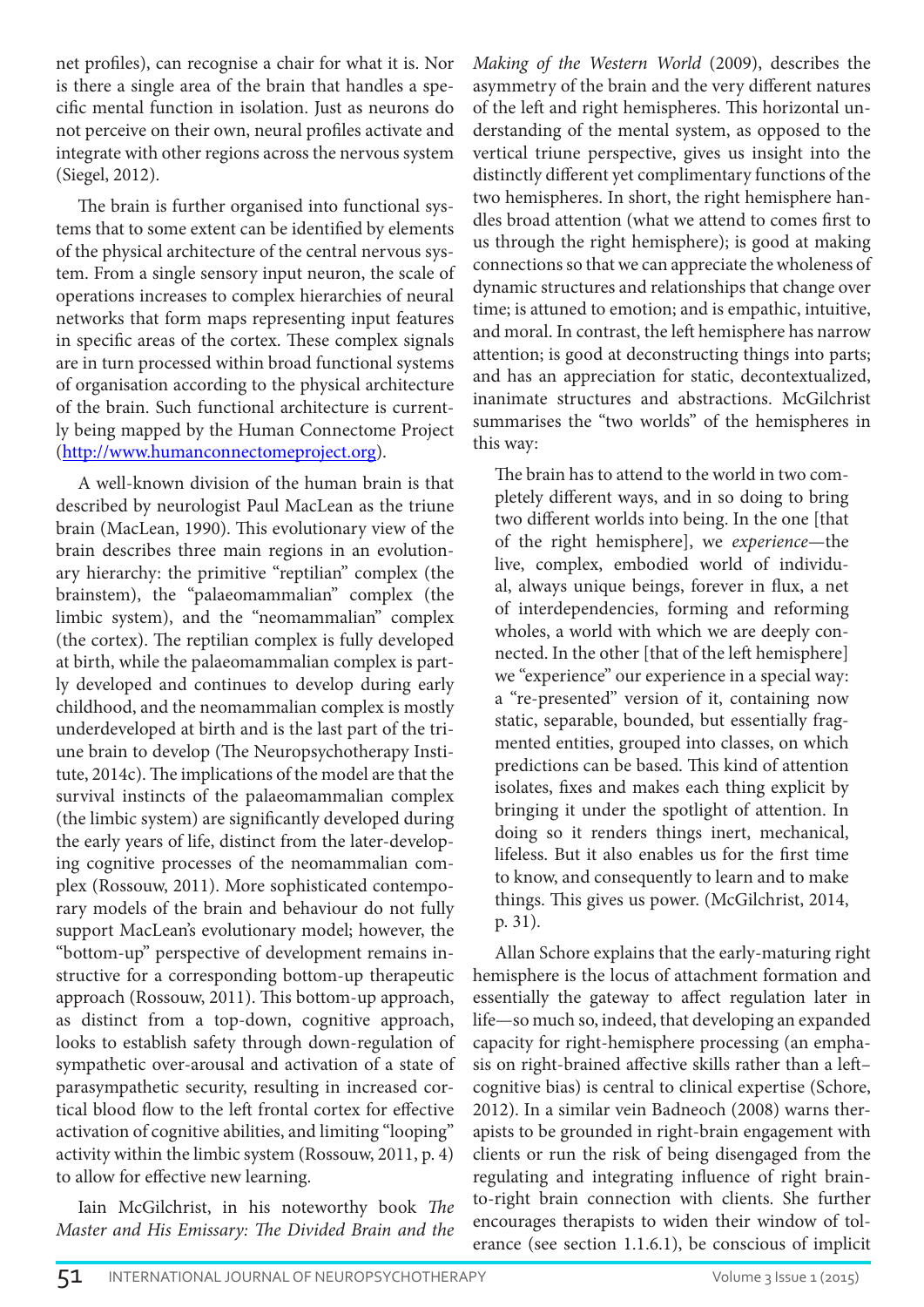vulnerabilities, and develop mindfulness to be present with both the client and self. There is a place for leftbrain focus when thinking about specific interventions, but as McGilchrist admonishes, the left should remain servant to the master right hemisphere.

#### **1.1.3 Memory Formation**

The formation of implicit emotional memories lies at the heart of approach/avoidance motivational schemata (discussed in section 1.1.5) and constitutes a primary target for therapeutic change. It is therefore pertinent for the psychotherapist to understand something of how memory is formed on a neural level and what conditions might be necessary for change.

The hippocampus has been extensively studied and verified as a critical component of memory formation (Berger et al., 2012) but not the seat of memory storage. Various theories have been put forward as to how the hippocampus encodes memory and produces an output that is eventually stabilised as a longterm memory in other areas of the brain (Berger et al., 2012), likely across the cortex (Moss, 2013; Moss & Mahan, 2014). This structure is particularly sensitive to the stress response (increased cortisol levels), and in cases of severe violation or emotional abuse the hippocampus has been found to atrophy, inhibiting processes dependent on it such as synaptogenesis (Rossouw, 2012a). The critical role and sensitivities of the hippocampus become central to the formation of psychopathology, particularly in cases of early childhood abuse, neglect and trauma.

It has generally been agreed that memories are dynamic across time, in that new memories are in a labile state for a short time, when they are referred to as short-term memory (STM), after which they become "consolidated" into the physical structure of the brain to form long-term memory (LTM) (Nader, 2003). Of particular importance in the transformation of memory from STM to LTM is the transcription factor cAMP-response-element-binding protein (CREB) for memory stabilisation, including for emotional memories (Alberini, Milekic, & Tronel, 2006). Until recently it was believed that once a memory was stabilised into LTM, especially in the case of consolidated emotional learning, the neural circuits were fixed and the memory indelible (LeDoux, Romanski, & Xagoraris, 1989). This view has since given way to the understanding that memory is a dynamic process rather than a fixed state (Alberini, 2013).

The formation of emotional memory is of particular interest in psychotherapy, as it is the right-lateralised, non-verbal, implicit yet highly meaning-making memories of this type that shape foundational understandings of self and the world and determine how we anticipate the future.

#### **1.1.4 Memory Reconsolidation**

Memory research has demonstrated that memory is by nature a dynamic process to the extent that established memories can enter states of transient instability once reactivated and, from this state of instability, be modified before reconsolidation to a more stable state (Nader, 2013). An atypical isoform of protein kinase C called M zeta (PKMζ) is thought to be critical in sustaining LTM (Sacktor, 2008, 2010). Typically, persistent action of PKMζ maintains LTM via the continual regulation of GluR2-containing AMPAR receptors postsynaptically (Migues et al., 2010), and transient inactivation of PKMζ results in a loss of LTM (Nader, 2013). Of special interest for the practice of psychotherapy is that retrieval of a consolidated memory in juxtaposition with a *prediction error* or *mismatch* (see Ecker, 2015) can cause the memory to enter an unstable state, following which a restabilisation process, now referred to as reconsolidation, must take place for the memory to once again become stable (assuming continued PKMζ-AMPAR action) pending future recall into a liable state under the right circumstances (Alberini, 2011; Dudai, 2012; Lee, 2013; Nader, 2013; Nader, Hardt, Einarsson, & Finnie, 2013). It has been demonstrated that interrupting the reconsolidation process can impair the consolidating memory (Nader, 2012; see also Zhao, Li, Peng, Seese, & Wang, 2011, for an example of reconsolidation interruption using stress, and Ecker, 2015 for the necessity of a prediction error to be in juxtaposition with the retrieved memory to induce a liable state).

The implicit emotional memories (procedural memory) known to contribute strongly to motivational schemata are formed in the presence of strong emotion and stored in subcortical implicit memory circuits where they prove to be exceptionally durable (Roozendaal, McEwen, & Chattarji, 2009). However, when such memory is activated and enters a liable state—a temporarily deconsolidated state or "reconsolidation window" that is opened up via a "mismatch" condition and lasts from four to five hours (Ecker, Ticic, & Hulley, 2012; Pedreira, Perez-Cuesta, & Maldonado, 2002)—it can be radically unlearned. The opportunity to interrupt or modify memory in this way has obvious implications for psychotherapy, especially in regard to those memories that make up core motivational schemata. This "discovery of the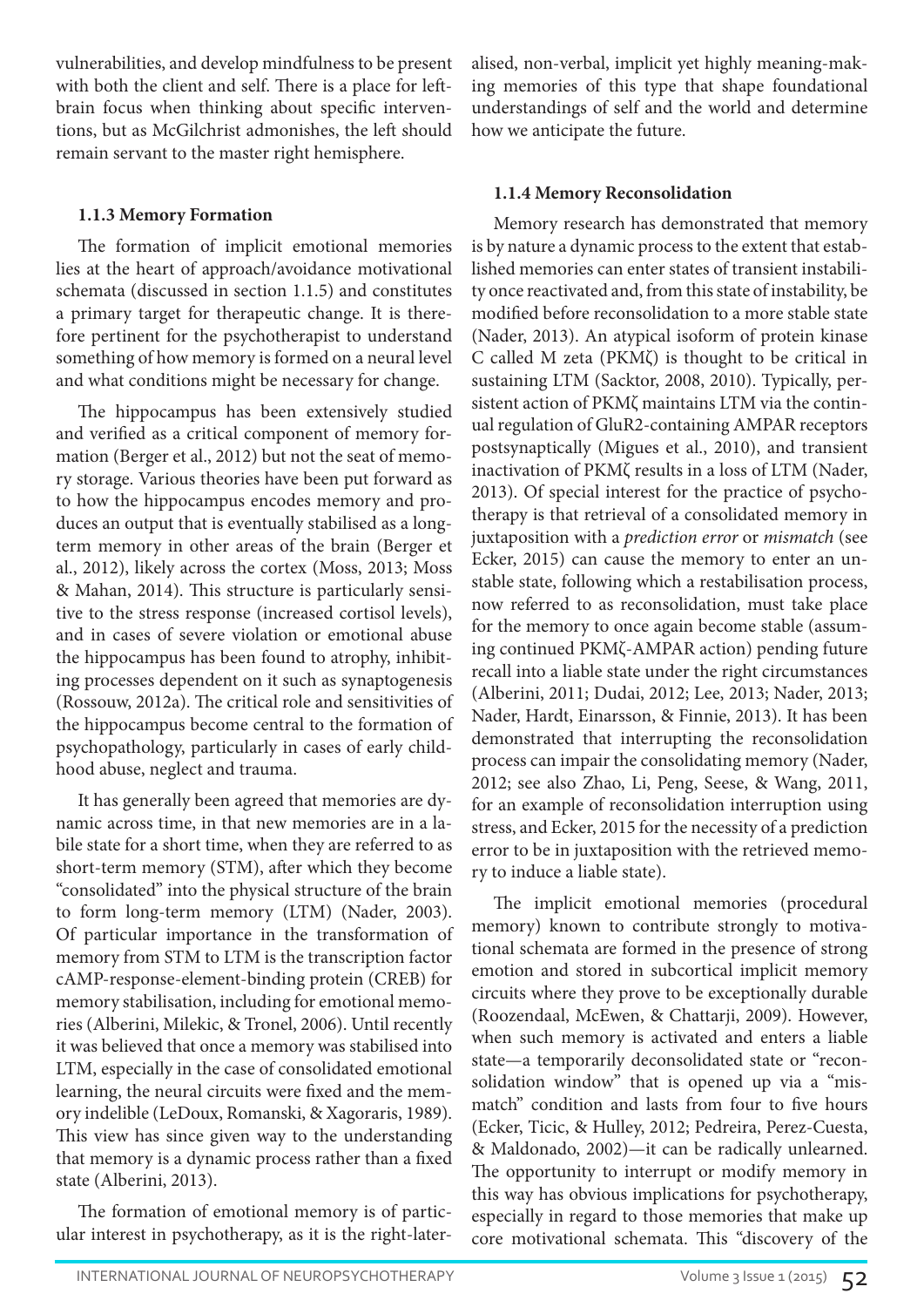brain's ability to delete a specific, unwanted emotional learning, including core, non-conscious beliefs and schemas, at the level of the physical, neural synapses that encode it in emotional memory" (Ecker et al., 2012, p. 13) can lead to the complete and permanent elimination of psychological symptoms.

#### **1.1.5 Approach/Avoid Networks**

The approach and avoidance motivational systems operate independently of one another and have independent neural substrates and mechanisms. They can be activated in a parallel fashion, although equally strong systems will tend to mutually inhibit each other.

Basic needs have a neural foundation from birth that initiates behaviour like crying, sucking, and wiggling the body to meet those needs (Panksepp & Biven, 2012). These genetically governed behaviours are the beginning of what will develop into much more personal and sophisticated motivational goals. The first need that develops into an "approach" goal is the need for proximity of the primary attachment figure. As the infant experiences encounters with her mother, she starts to develop a repertoire of behaviours to influence the mother to meet her needs. Neural activation patterns emerge that represent this and other goals, and are strengthened with the help of oxytocin and dopamine. Both baby and mother are rewarded by oxytocin and dopamine release when in loving, mutually satisfying connectedness. The increasing strength and complexity of these neural patterns continues to form circuits that become more easily activated, leading eventually to very sophisticated and spontaneously activated schemas. The specific groups of motivational schemas that develop to satisfy the basic needs of an individual are infinitely richer and more multifaceted than what might be suggested by the classification of just a few attachment styles. As the individual grows, motivational goals are shaped by his or her wider environment along with social expectations, limitations, and other cultural forces, shaping the neural architecture of personal motivational schemas.

On a physiological level, approach goals are associated with the left dorsolateral prefrontal cortex (PFC), while avoidance is more closely aligned with the right. For the processing of emotions, the left ventromedial PFC is associated with positive emotions and the right for negative emotions. These motivations and evaluations of approach/positive and avoidance/negative are in other words physiologically lateralised across the brain. There are more correlations to this same lateralisation in the deeper limbic system, giving credence to the theory that approach and avoidance are indeed neurally independent systems.

As they relate to pleasure maximisation (approach) and pain minimisation (avoidance), approach and avoidance schemas may seem to be opposites, like a positive and negative charge, but are just different goals with different modes of operation. The approach schema is about closing the gap between a desired goal and perceived reality to attain that goal which satisfies a need. There is often progress toward a goal, with rewards along the way, and then attainment or not of that goal. However, the avoidance schema is about increasing the distance between something undesirable and perceived reality, often to preserve or protect a basic need—a goal frequently not achieved, but nonetheless necessitating a state of continuous surveillance. When pursuing a positive goal, like completing a university course, it is relatively easy to determine whether one has come closer to the goal; there are subgoals and markers (such as completing a semester) along the way to the final destination of the goal. However, avoidance goals require constant control, as well as distributed, instead of focused, attention. For example, a husband may be anxious to avoid an argument with his wife; he has to keep vigilant, watch what he says, be careful to read the signs of a possible argument, and he can never reach the goal of avoidance because there is always the possibility that conflict may come in the future. This sort of avoidance is more a matter of continuous attention, and often anxious tension, than simply apprehending a concrete goal. Individuals with strongly formed avoidance goals (or with a dominance of avoidance over approach goals) experience fewer positive emotions and less satisfaction of need because of the disproportionate amount of energy and focus invested in avoidance. In fact, strongly developed avoidance tendencies, both implicit and explicit, have many unfavourable effects on mental health, self-esteem and general well being (Grawe, 2007)

From a neuropsychotherapeutic perspective, therefore, therapy should aim to reduce the use of avoidance goals and promote more positive approach goals to satisfy basic needs. The behaviour of depressed clients can frequently be attributed to a hyperactivation of avoidance schemas, inhibiting approach schemas and inviting the negative impact of stress hormones that damage the hippocampus and deactivate the anterior cingulate cortex. A therapy that can weaken the established avoidance tendencies and gradually reactivate the approach system will revitalise activity in the anterior cingulate cortex and strengthen PFC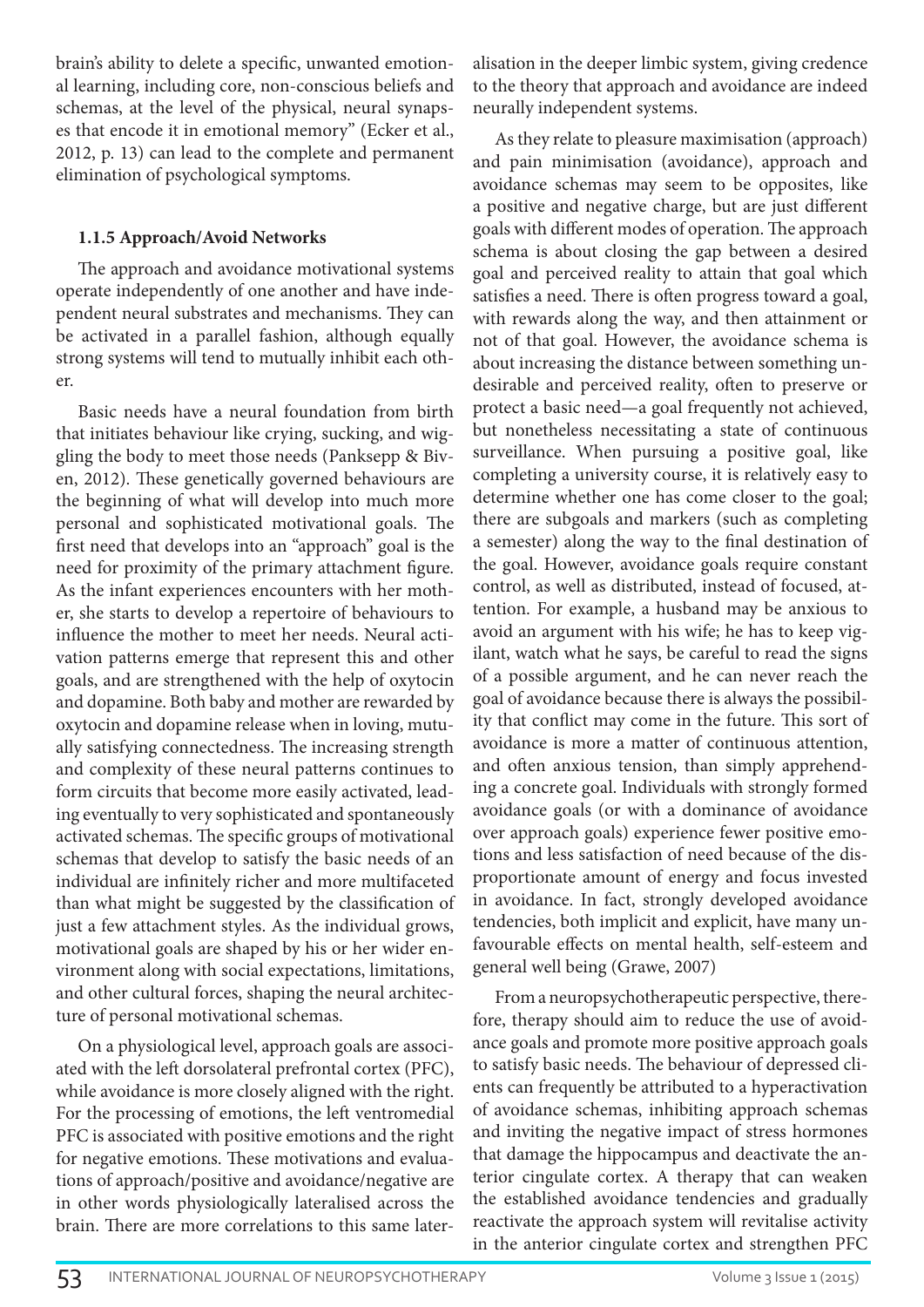connections—concrete developments that will likely result in a positive change for the client.

# *Neural Mechanisms of Approach and Avoidance Learning*

In a typical neural learning scenario the hypothalamus informs the PFC of physiological states (e.g., the system has a low blood sugar level), and the decisions made in the PFC (e.g., getting something to eat) are transmitted to the nucleus accumbens, which in turn triggers a process eliciting and strengthening behaviour (behaviour reinforcement mediated by dopamine). The nucleus accumbens integrates information coming from the amygdala (representing emotion), and hippocampus (location/context), and makes a decision to activate or terminate a behaviour. If the nucleus accumbens has given the "go" signal to get something to eat, then the act of eating and satisfying hunger releases dopamine, and the dopamine binds with receptors involved with motor actions and perceptions of eating. Through second-messenger cascades an elevated synaptic transmissions ensues, and the whole network that has been activated is strengthened, making it easier for the same network to activate in the future. Dopamine is the reinforcing agent in this scenario and represents neural motivation, or motivational salience in establishing behaviour. Any behaviour that is reinforced involves the release of dopamine. Because dopamine is essential for motivation and learning (establishing and reinforcing synaptic connections), in therapy, learning must have high motivational salience to be effective. In real terms, without the activation of the dopamine system, substantial positive long-term learning will not take place. Dopamine is the intrinsic motivator and energiser of approach/avoidance schemas and is therefore of central importance to the therapeutic process.

#### **1.1.6 The Social Brain**

Human beings are social creatures. We collectively form families, communities and cultures that define us as much as we define those systems. Relationships nurture us and shape us into who we are. In this section I consider what Cozolino (2014) has termed the "social brain": those neural systems that form and perform within the scope of interpersonal relationships.

The social brain revolves around what Siegel calls the middle prefrontal region that includes the insula, orbitofrontal cortex, ventromedial prefrontal cortex, and the anterior cingulate cortex (Siegel, 2012). This region is the interface between other integrating, planning and thoughtful parts of the cortex and the limbic system (Siegel, 2012). The middle prefrontal region, in conjunction with ventral vagal activation (see discussion below), constitutes the neurophysiology of the social system that mediates attuned communication, flexible responsiveness, affect regulation, empathy, insight, morality, and intuition (Badenoch, 2008). When the limbic system is not strongly integrated with the middle prefrontal region, limbic-biased swings of emotion, fuelled by established implicit emotional memories to external cues, can result in self-reinforcing loops of affective responsiveness. Hypothalamic-pituitary responses match the emotional tone of the initial response, producing changes in the body that reinforce and intensify the emotional response (Badenoch, 2008). On the other hand, a strong middle prefrontal cortical influence over amygdala reactions (mediated by a strong GABA response) can effectively modulate an otherwise emotionally over-reactive response.

The most primitive functions of the social brain are grounded in the affectively and somatically biased right hemisphere, where subcortical "bottom-up" processing of emotional and social information dominates (Cozolino, 2014). Navigating the social world effectively requires good integration between left and right hemispheres as well as between cortical and subcortical systems. This important concept of neural integration will be explored in section 4.

## **1.1.6.1 Window of Tolerance and the Ventral/ Dorsal Vagus**

The "window of tolerance" (Siegel, 1999) describes a model of autonomic arousal levels in which an optimal arousal zone, or window of tolerance, operates between hyper- and hypoarousal of the autonomic nervous system (Ogden, Minton, & Pain, 2006). This model can also be conceptualised according to the polyvagal theory of Porges (2011), which views the autonomic nervous system as organised into three levels of activation: the ventral vagus/parasympathetic branch, the sympathetic branch, and the dorsal vagus/parasympathetic branch (Ogden et al., 2006). Of the three, the ventral vagus is known as the "social engagement system" (Porges, 2011; see Figure 3).

Maintaining arousal within the window of tolerance ensures integration of top-down and bottom-up processing while keeping the social engagement system "online" (Ogden et al., 2006). When the window of tolerance is narrow, as can often be the case with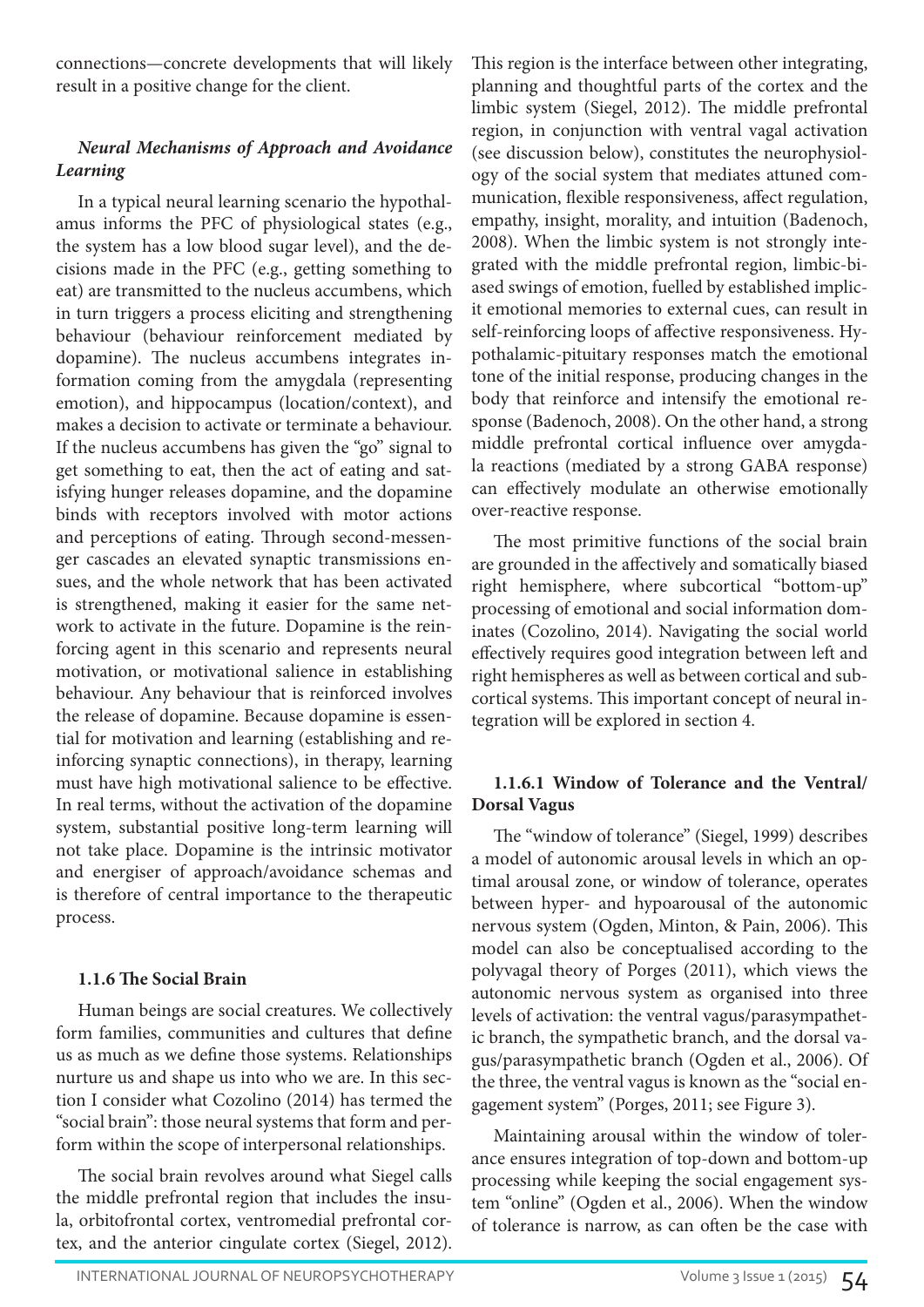*Figure 3:* Window of tolerance

# Window of Tolerance



Adapted from Ogden, Minton, & Pain, 2006, p. 27, 32; Corrigan, Fisher, & Nutt, 2010, p. 2

those who have experienced trauma, there can be a tendency to move into a hypo- or hyperaroused state in reaction to stimuli that activate implicit traumatic memories. In such states there is reflexive defensive reacting, rather than prefrontally mediated integrative and flexible responding to the stimuli (Siegel, 1999). Rapid oscillations between hyper- and hypoarousal can take place in a desperate attempt to achieve regulation—a situation that has been likened to a "biphasic rollercoaster" (Corrigan, Fisher, & Nutt, 2010).

From a neuropsychotherapy perspective, the importance of widening a client's window of tolerance, especially in the case of trauma, becomes a central goal. Achieving this will increase a capacity to tolerate and integrate thoughts and feelings and keep the ventral vagal social engagement system operative.

#### **2 Consistency**

Consistency is the overarching concept of *systemic agreement* that can be considered a "core principle of mental functioning" (Grawe, 2007, p.168). The myriad simultaneously occurring processes in the nervous system function optimally only to the extent that the various elements of the system remain in harmony and are not conflicted. This is a foundational principle of neuropsychotherapy.

The now famous Stroop test (Stroop, 1935) is a classic example of activating conflicting mental processes and thus compromising performance speed as the anterior cingulate cortex and the dorsolateral prefontal cortex (Milham, 2003) work through inconsistent patterns to arrive at a resolution. On a more complex level, an individual's experience of the world, internal model of the world, and meeting of needs can be

in conflict—a state of internal inconsistency from which dissatisfaction and stress arise. It is with an induced state of *controlled incongruence* within a system striving for consistency, that we can effect neural, and therefore therapeutic, change.

#### **2.1 Consistency Theory Model**

The consistency theory (Grawe, 2004, 2007) view of mental functioning is derived both from broadly accepted findings that goals and schemas govern mental activity and from Grawe's own argument that goal formation is developed to satisfy four basic psychological needs: attachment, orientation & control, avoidance of pain/maximisation of pleasure, and self-esteem enhancement. The core constructs of consistency and congruence are the keys to understanding the development and maintenance of both normal and pathological mental processes.

*Consistency* is described as the "compatibility of many simultaneously transpiring mental processes" (Grawe, 2007, p.170), and is a systemic demand, on a neural level, for harmonious neural flow. When the relationship between intrapsychic processes and states is harmonious, there exists a state of consistency. The human nervous system strives to avoid inconsistency and develops various mechanisms to move from a dissonant, inconsistent state to a more harmonious state. Consistency regulation is predominantly unconscious and only rises to conscious awareness under exceptional circumstances. The mechanisms an individual uses to avoid or correct significant inconsistencies have been termed defence mechanisms, coping strategies, or affect regulation.

*Congruence*, a construct that is expressed under the umbrella of consistency, is the harmony or compatibility between motivational goals and current perceptions of reality. According to Powers (1973), *incongruence* signals are generated from the feedback mechanism that contrasts our perceptions with our goals. Grawe argues that "an elevated incongruence level can be regarded . . . as a highly complex stress state" (Grawe, 2007, p. 172).

A motivational schema is a neural network developed to satisfy and protect basic needs. There are many such schemas, but they may be broadly divided into two classes: *approach* schemata and *avoidance* schemata (see figure 4). Approach and avoidance schemata operate on different neural pathways (Grawe, 2007). If an individual grows up in an environment where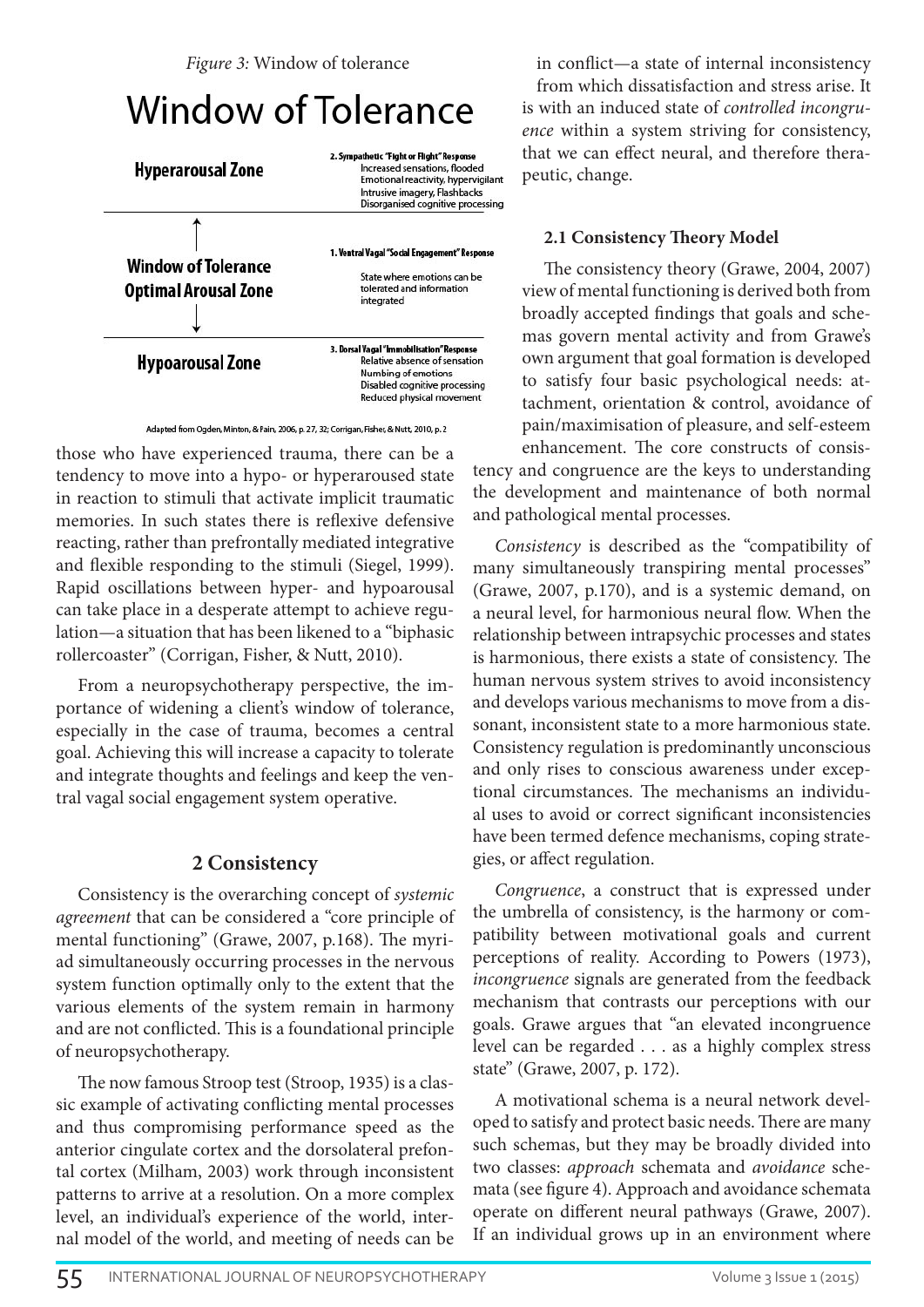needs have been met, especially during the critical early attachment phase, then approach schemas of interacting with the environment are likely to develop, resulting in approach-oriented behaviour. Conversely, an individual whose needs are continually threatened and violated is likely to develop avoidance schemas that will motivate insecure, anxious, and avoidant behaviour. Attachment theory (Bowlby, 1988, 2008)

al schema to approach, to apprehend, to secure a loving relationship with a partner and satisfy the need for attachment. It is when this latter desire is suppressed or overridden by the stronger avoidance schema that the individual experiences approach incongruence.

**Avoidance Incongruence:** When attempts at avoidance ultimately fail, and what was feared actu-

*Figure 4:* Consistency-Theoretical Model (Grawe, 2007, p. 171)



furnishes a critical understanding of the foundation of mental schemata, explaining how securely attached children develop primarily approach motivational schemas and insecurely attached children develop avoidance motivational schemas.

According to consistency theory, there are three ways the mental system can experience inconsistency: through *approach incongruence*, *avoidance incongruence* and *discordance*. These upset the neural harmony of the system, creating a system demand to reduce such stress or dissonance.

**Approach Incongruence**: If an individual has a tendency to use avoidance motivational schemas that is, if there is an established neural propensity to avoid perceived threats to basic needs rather than seek to satisfy those needs— he or she can experience incongruent signals due to unfulfilled approach schemas. To illustrate, consider a young woman who has a desire to meet a man, but fear of rejection prevents her from placing herself in situations where she may meet a potential partner. The avoidant motivational schema is well established to protect her from the pain of rejection by another human being, and prioritises the maintenance of whatever self-esteem and control over circumstances she has. However, there is at the same time a desire represented in another motivationally happens, the individual experiences avoidance incongruence. To continue the previous illustration, if the young woman does go to a local dance to meet a potential partner and is, after all, rejected, she will experience avoidance incongruence—the very undesired consequences her avoidance schema had motivated her to protect herself from.

**Discordance:** Discordance occurs when two or more motivational schemas are activated simultaneously and are incompatible with one another. This is not an incongruence between perception and goal but rather two incompatible goals being activated simultaneously.

Incongruence and discordance, and the affect that accompanies them, can

occur implicitly or explicitly and create *inconsistency* in the system. Continual inconsistency can impair an individual's effective engagement with the environment and lead to increasingly avoidant tendencies, stress, negative emotions, anxiety, and a range of serious mental difficulties, as limbic survival mechanisms dominate to protect the individual who is descending into a highly complex state of stress.

The consistency model conceptualises behaviour as an attempt to *attain* or *protect* the object of basic needs through motivational schemas that have been shaped by earlier experiences (of attachment in particular), in a way that provides agreement with our perception of the world and our internal model of the world and ourselves.

There are current attempts to refine Grawe's model so that the basic psychological needs are portrayed in a less linear fashion and are seen as overlapping in their neural arrangement, with the superimposition of the basic needs yielding a higher-order construct of "self ". Figure 5 shows a particular refinement by Rossouw (2014) where the higher-order construct of "self" emerges from the neural milieu of needs and motivational schemata.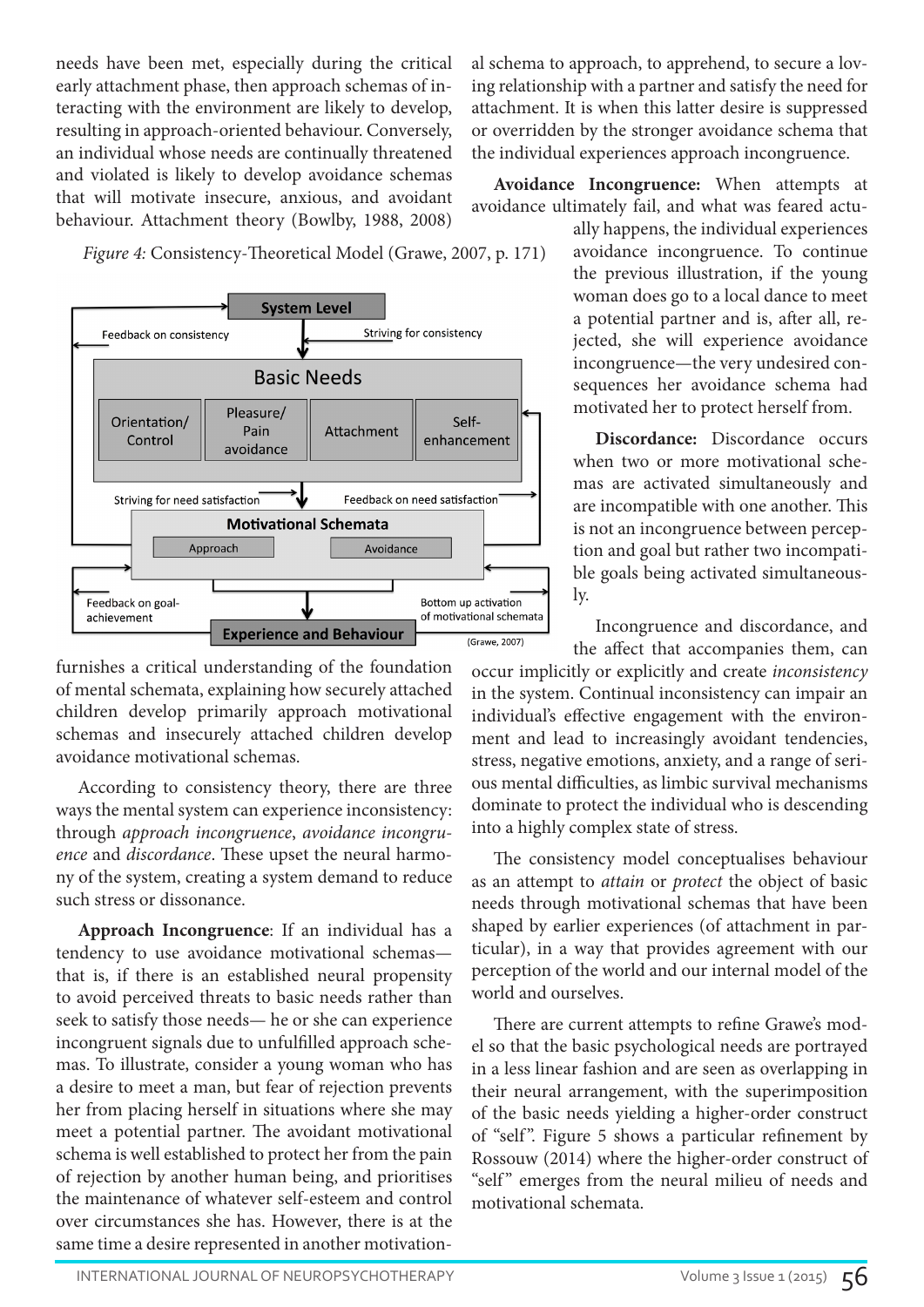*Figure 5:* Integrated Model of the Base Elements of the Theory of Neuropsychotherapy (Rossouw, 2014, p. 57)



#### **2.2 Motivational Schemas**

A motivational schema is a construct, or more concretely a neural network, developed to satisfy and protect basic needs. Such a schema can generally be classified in terms of either approach or avoidance tendencies. Approach and avoidance motivation has a long history; the concept first appeared in the writings of Greek philosopher Democritus of Abdera (460– 370 B.C.E.), broadly seeking to explain behaviour as directed either toward positive stimuli (approach) or away from negative stimuli (avoidance) (Elliot, 2008). In the full spectrum of approach–avoidance motivation there are orientating exteroceptive reflexes such as the startle response, salivary reflex, and pain withdrawal, but for the purposes of neuropsychotherapy such schemata are psychological orientations toward or away from stimuli (concrete objects/events/possibilities, or abstract subjective representations) that may or may not have a corresponding somatic movement or action. Furthermore, "movement toward" can represent either gaining something positive that is currently absent or keeping something positive that is currently present (in functional terms, continuing toward). Likewise, "movement away" can represent either keeping away from something negative that is currently absent (functionally, continuing away from) or getting away from something negative that is currently present (Elliot, 2008, p. 8).

The consistency theory model conceptualises all behaviour as the product of approach and avoidance motivations. The somewhat binary nature of this view may seem oversimplistic at first glance, but its complexity lies in the fact that many approach and avoidance schemata can be operating in parallel (as in the case of *motivational discordance*, Grawe, 2007, p. 171) and in a hierarchical manner (Elliot, 2006) to service not only our basic psychological needs, but also physiological reflexes, as we navigate our experiences of the world.

Hemispheric differences exist in regard to approach/avoidance motivations whereby the left hemisphere is biased toward approach (positive) emotions and the right biased toward avoidance (negative) emotions (Canli, Desmond, Zhao, Glover & Gabrieli, 1998; Davidson 1992;

Paradiso et al., 1999).

In the neuropsychotherapy conceptualisation of the mechanisms of change, it is the motivational schemata that are the cause of distress and, consequently, the target for change. They are developed through right-lateralised implicit emotional learning during attachment, represented by neural networks, and changed in a therapeutic setting by intersubjective right brain-to-right brain regulation that uses controlled incongruence to shift neural and memory reconsolidation, thereby transforming existing neural networks.

#### **2.3 The Science of Affect**

Of primary significance to the theoretical underpinnings of neuropsychotherapy is the paradigm shift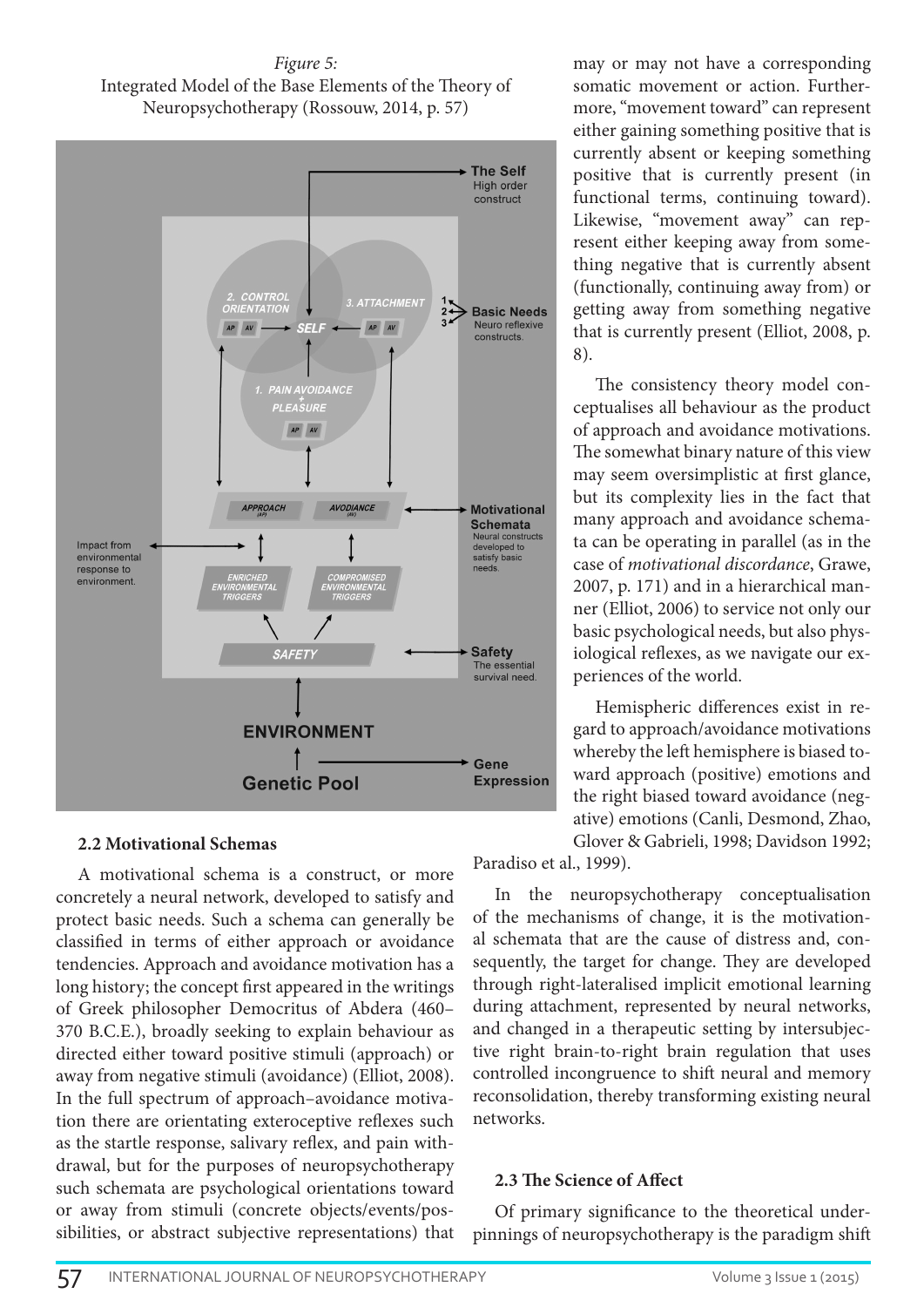in psychotherapy from explicit, left-brained, conscious, cognitive processes to implicit, right-brained, unconscious, affective–relational processes (Schore, 2014). For over two decades Allan Schore has been at the leading edge of neurobiological research on emotional and social process, in particular how neurobiologically informed attachment theory is essentially right-brained, implicit, and affective in nature (see Schore, 2012, for a comprehensive review of this work). The development of a right-lateralised "social brain" represents the most important substrate of human unconsciousness, which is fundamentally affective in nature and the most salient focal point for therapeutically mediated change (Cozolino, 2014; Schore, 2014).

According to modern attachment theory (Schore & Schore, 2008), the development of the self occurs in the context of attachment relationships with another brain and involves affect regulation through "episodes of right-lateralized visual-facial, auditory-prosodic, and tactile-gestural nonverbal communications" between infant and primary care giver (Schore, 2014, p. 389). This regulating developmental mechanism, which is primarily an implicit right brain-to-right brain process, is central to all later aspects of development and to social-emotional functions (Schore, 1994, 2003a, b, 2012, 2014) and consequently of primary importance in the therapeutic setting. This is due to the fact that such right-lateral implicit memories form an internal working model that becomes the "nonconscious strategies of affect regulation" (Schore, 2014, p. 389)—the construct Grawe conceptualised as approach/avoidance motivational schemata (Grawe, 2007). These schemata, through early social-emotional experiences, can be developed in a neurologically disadvantaged manner (Watt, 2003) whereby dysregulating, insecure attachment experiences create right cortical-subcortical networks (Schore, 2014) that are primarily negative (avoidance) affective states and endure into adulthood (Grawe, 2007).

In adults the right lateralized prefrontal system represents the highest order of affect regulation, specifically activated in the therapeutic alliance, and plays an important role in psychotherapeutic change via implicit communication between therapist and client (Schore & Schore, 2008; Stern et al., 1998). This process, described as "intersubjectivity" (Schore & Schore, 2008), highlights the importance of nonconscious, nonverbal right-brain communication in the two-way process of change (a point expanded on in section 3.2), where the right prefrontal cortex plays a vital part in relating self with the world amid disturbances in such two-way personal relatedness (Feingberg & Keenan, 2005). Given that clients in therapy are likely to have motivational schemata of avoidance, and that the therapeutic alliance directly connects the therapist and client in a right brain-to-right brain affect-regulating process, the intersubjective mechanism of change is a core focus of neuropsychotherapy.

# **3. Basic Psychological Needs**

Klaus Grawe developed a view of mental functioning that combined insights from mainstream contemporary psychology with an understanding that "the goals a person forms during his or her life ultimately serve the satisfaction of distinct basic needs" (Grawe, 2007, p. 169). Influenced by Seymour Epstein's cognitive-experiential self-theory (Epstein, 1973, 1980, 1991 1993, 1994, 1998; Teglasi & Epstein, 1998), Grawe defined four key psychological needs that provide the motivation for behaviour: the need for attachment, the need for control/orientation, the need for pleasure/avoidance of pain, and the need for self-enhancement (Grawe, 2007; see also Epstein, 1994, p. 715 for the origins of these four needs). As outlined above, implicit motivational schemas are designed to satisfy these four psychological needs via approach-driven (primarily cortical processes) or avoidance-driven (primarily limbic processes) behaviour in what Epstein describes as an emotionally driven experiential system (Epstein, 1994).

# **3.1 Attachment**

John Bowlby (1973, 1988) clearly demonstrated that the basic need for an infant is the physical proximity of a primary attachment figure, bringing the importance of attachment into mainstream psychology. Bowlby (1973) described the basis of this attachment theory into three central postulates that could be summarised like this: a) A child with an available, trusted caregiver will be less anxious than one without such a caregiver; b) trust or lack of trust in the availability of the caregiver will translate into a similar expectancy of relationships later in life; and c) the expectations a child has of a caregiver are relatively true of the actual experiences of the caregiver.

Bowlby referred to this theory of attachment as the internal working model, a concept taken from Kenneth Craik, who proposed an organism carries a "small-scale model" of external reality in its head (Wallin, 2007, pp. 26–27). In essence, early dyadic relationships, especially with primary caregivers, form implicit memories from which a child constructs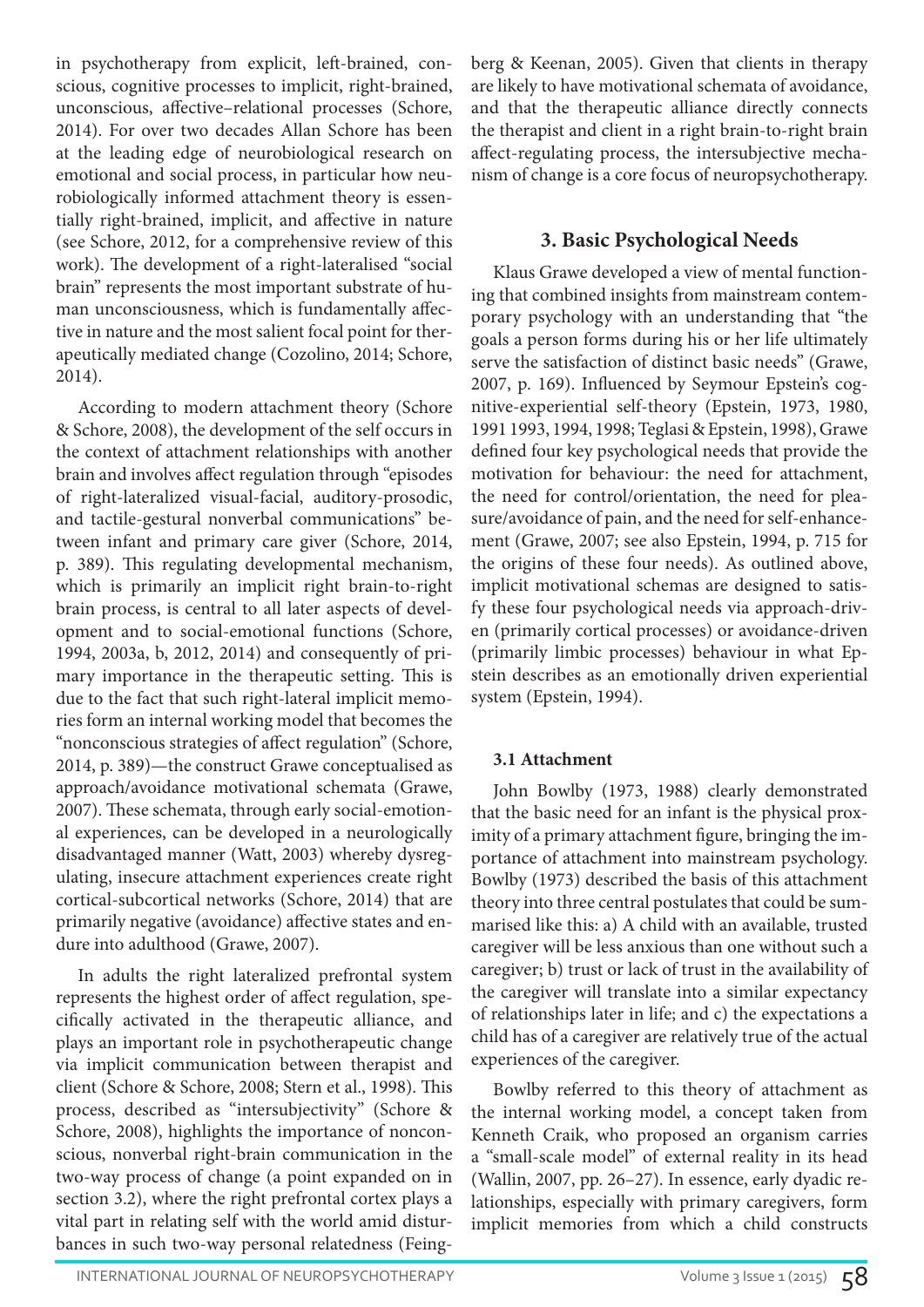schemas, or ways of understanding and interacting with the world. The way parents approach their infants shapes the very structure of their developing brains (Schore, 2012) through a resonant system of proximity and gaze. As Bonnie Badenoch puts it, "What is alight in the parental brain lights up in the newborn brain. It is as though the parent is passing on the family's emotional legacy in regards to relationships through these initial firings and wirings" (Badenoch, 2008, p. 53).

Mary Ainsworth, a colleague of Bowlby, developed an empirical method for assessing attachment in infants called the Strange Situation Protocol, based on Bowlby's attachment theory (Ainsworth, Blehar, Waters, & Wall, 1978). Ainsworth observed the behaviour patterns of young children when they were separated and then reunited with their mothers in a controlled environment. Several attachment styles were identified to this point: secure attachment, insecure-avoidant attachment, and insecure-ambivalent attachment (Ainsworth et al., 1978; Badenoch, 2008; Grawe, 2007). Later, Mary Main and colleagues (Main & Solomon, 1986) identified another style they called insecure-disorganised/disorientated attachment.

The children who were found to thrive in life were those children with secure attachment patterns rather than those with insecure patterns. Attachment patterns start to form in the first months of life—a time when brain development is extremely rapid, the sympathetic nervous system is dominant, and right-hemisphere limbic learning is critical (Badenoch, 2008) and lay a foundation for motivational schemas that ultimately drive behaviour.

#### **3.2 Orientation and Control**

According to Epstein (1990), the need for orientation and control is the most fundamental of all human needs. In accordance with Powers' (1973) perceptual control theory, this need plays out in a pervasive striving for perceptions of reality that are consistent with the individual's goals, and this striving is a major driver of behaviour and mental life. To attain such a goal requires control over our environment, or at least our perception of the environment. Grawe (2007) further explains that control, in this context, is not just about manipulating or regulating the environment or relationships to achieve goals, but also to have a maximum number of options available to us that we are free to act upon. How we choose to take up the options available to us will be determined by our motivational schemas.

A sense of control begins with the infant, in the

context of attachment, having the volition to manipulate the environment to meet his or her needs. For example, an infant crying when hungry has the desired outcome of bringing Mother who then feeds the child. If the child cries for food and no food comes, there is an incongruence (the gap between what the child needs and what she perceives she has) within the child, and with such a violation of the need for attachment there is a corresponding violation of the need for control. A satisfaction of the need for control, on the other hand, causes a reduction in distress, which in turn strengthens the sense of control.

There is a component, or an understanding, of control that can be described as the need for *orientation*, that is, to be able to have an accurate appraisal of a situation, and to understand what is going on. To gain such clarity about one's situation, and what can be done to improve it, is an important aspect of control. It is a common experience in psychotherapy to see a better sense of control gained simply from understanding a situation with greater clarity. In view of this need for orientation, effective (disorder-specific and problem-specific) therapeutic interventions are always accompanied by a more optimal satisfaction of the need for control.

## **3.3 Pleasure Maximisation and Pain Minimisation**

Freud, in his theory of personality, postulated a single fundamental need that he characterised as the pleasure principle: the need to maximise pleasure and minimise pain (Freud 1920/1959). Epstein considered this a core need (1994), as did Grawe (2007).

The basic premise of this need is that we are motivated to attain pleasant experiences or states and avoid unpleasant or painful ones. These states may be physical, psychological, emotional, or social. Neurologically there is an automatic implicit evaluation of experience as either "good" or "bad", to the degree that there is a continual monitoring of our experiences (one aspect of this process is known as *feedback-related negativity*, see Hajcak, Moser, Holroyd, & Simons, 2006; Nieuwenhuis, Slagter, Von Geusau, Heslenfeld, & Holroyd, 2005). Humans have a motivation to maximise experiences of the good and limit the bad, even in the case of suffering "for the greater good"—the denial of some pleasures to attain something of greater worth further down the track. What constitutes "good", pleasurable, beautiful, and the like is dependent upon the individual and how his or her experience of things is consistent with the satisfaction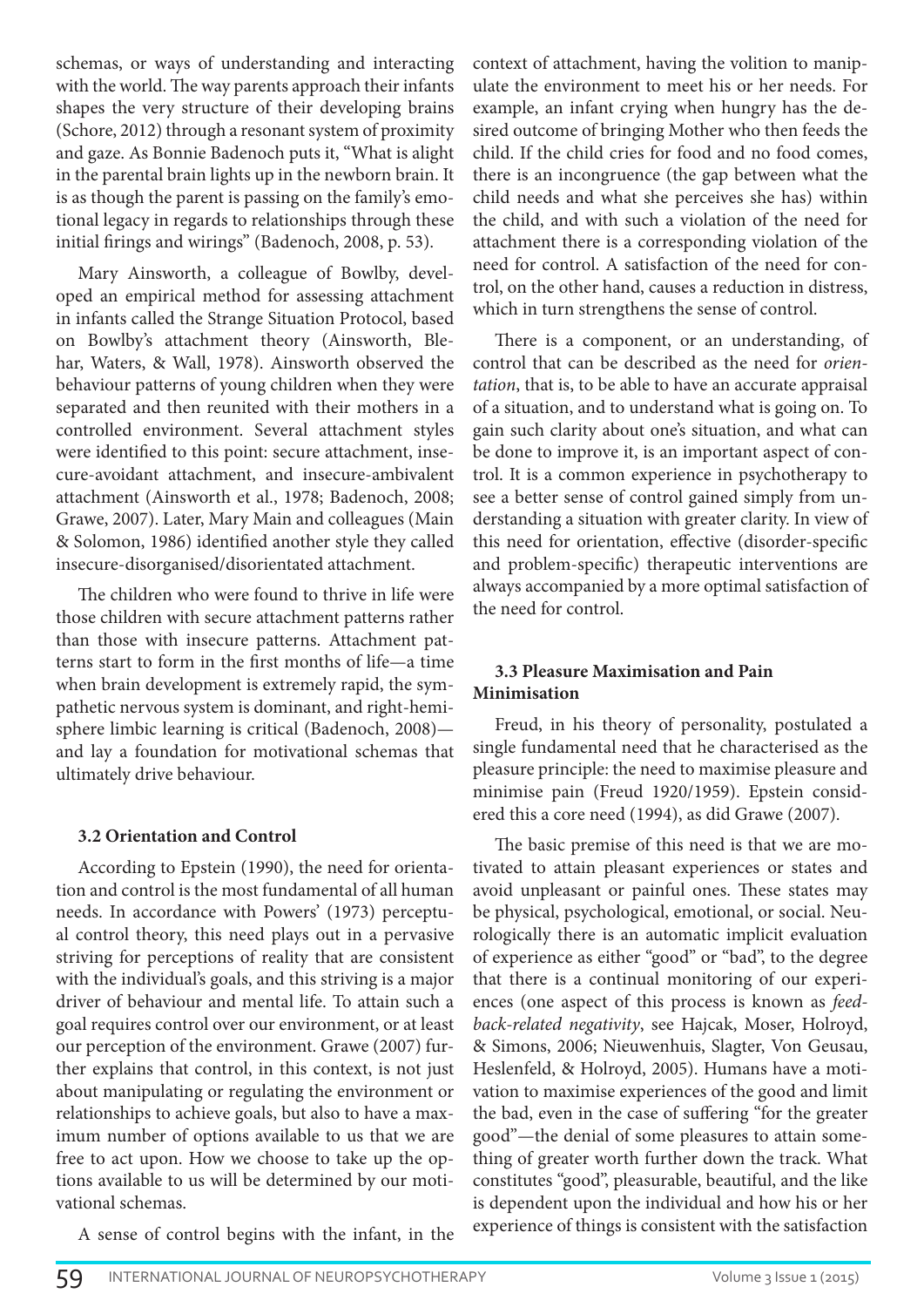of the other basic needs. Grawe contends that the individual is in a maximal state when his or her "current perceptions and goals are completely congruent with one another, and the transpiring mental activity is not disturbed by any competing intentions" (2007, p. 244). This maximal state, a state of pleasure, is comparable to Mihaly Csikszentmihalyi's concept of "flow" (1991) that describes our intrinsic motivation to align our perception of experience with our intentions.

Just how a person will size up the world around him is dependent on both his prior experience and his momentary state. For example a hot drink on a very hot day may be evaluated more negatively than an ice-cold drink, and vice versa on a cold day; this is a state-dependent evaluation. By contrast, the experience of going on a roller-coaster is likely to be far less state-dependent—to one individual it may be evaluated as bad and to another as good, according to each individual's prior experiences with roller-coasters. The relearning of taste preferences is a complex process influenced by motives such as social compliance and positive self-evaluations, yet the same automatic evaluative process is in play. The development of a taste for wine, for example, may be motivated by a need for social acceptance (attachment and self-esteem), but ultimately becomes an automatic preference for wine as part of the neural evaluative process.

When a situation is evaluated either positively or negatively, it triggers an approach or avoidance tendency, meaning that our mental activity is primed in a certain direction. For example, someone who evaluates New York cab drivers as bad on the basis of past negative experiences may be primed to "jump" at the sudden lane changes made by the driver. Another person with a more positive evaluation of New York cab drivers may not be startled or fearful at all at the same sudden lane changes. This motivational priming is the orientation of the motivational system to be either more approach or more avoidant toward certain cues in our environment.

Mental processes transpire more easily and quickly when the good/bad evaluation is compatible or synchronised with the behavioural approach–avoidance orientation. When evaluations and behavioural orientations are consistent, the mental system works more efficiently and with less stress.

#### **3.4 Self-Esteem Enhancement**

The need for self-enhancement or self-esteem has been regarded as a fundamental function of our humanity and has been called the "master sentiment" (McDougall, 1936, p. 224) and "the basic law of human life" (Becker, 1971, p. 66), as the only one of the four needs that is distinctly human. Self-esteem has been defined as "an individual's subjective evaluation of her or his worth as a person. If a person believes that she is a person of worth and value, then she has high self-esteem, regardless of whether her self-evaluation is validated by others or corroborated by external criteria" (Trzesniewski, Bonnellan, & Robins, 2013, p. 60). There has, however, been debate as to the importance of this construct, with some arguing that self-esteem is essential (Orth, Robins, & Widaman, 2012) and others considering it of limited value in that it is likely a reflection of other processes (Boden, Fergusson, & Horwood, 2008, Zeigler-Hill, 2013). The self-esteem that Grawe conceptualised as a basic need is a global one that is secure and congruent as opposed to unstable, narcissistic, or discrepant (see Park & Crocker, 2013). It is possible, however, that self-esteem is a complex construction emerging from more fundamental needs, closer to an outcome of self-perception than a universal basic need, indeed a perception that may be a culturally driven construct that does not qualify as a "basic" need (Dahlitz & Rossouw, 2014).

 In some cases, to preserve the greatest number of needs, one need may be "sacrificed" for the benefit of the others. For example, the maintenance of low self-esteem may be an avoidance pattern utilised to fulfil another need such as preventing pain or preventing loss of control, or to protect existing self-esteem from further degradation. An activated avoidance schema may be sacrificing high self-esteem to attain another need, such as attachment through acceptance, and being accepted, in a roundabout way, serves to satisfy some aspect of self-esteem. So the tendency to self-esteem enhancement can be regarded as part of the approach system, and self-esteem protection can be regarded as part of the avoidance system. The exact reasons for an individual maintaining low self-esteem may be complex, but in context with other needs, this may very well be a compromise strategy to achieve overall need fulfilment/protection as best the individual can.

Those who do satisfy the need for enhanced self-esteem are characterized by better mental health. These people will take opportunities to enhance their self-esteem through approach motivational schemas. Individuals with a healthy self-esteem will evaluate themselves more positively than objective observers. It has also been observed that having unrealistic perceptions of self satisfies the self-esteem enhancement need, and is a good indicator of overall mental health.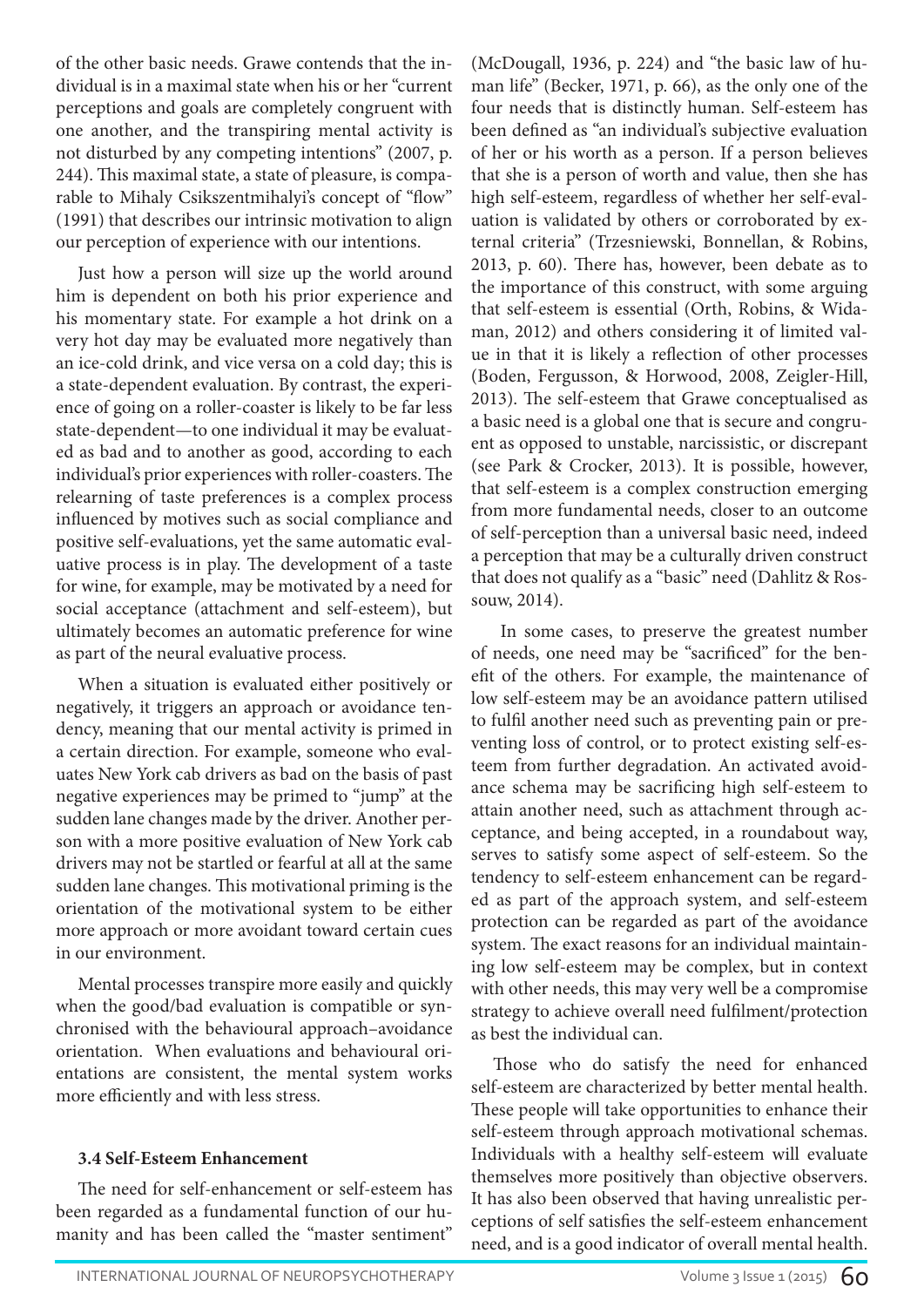Mentally healthy individuals also have a skewed perception of reality with regard to themselves, often seeing themselves as "above average" within the general population. People with high self-esteem will also take advantage of opportunities to further enhance their self-esteem. Because those who have a healthy sense of self regard themselves better than average in a multitude of areas, striving for an absolutely realistic self-evaluation may not be in their best interests for mental wellbeing. Deluding oneself in the meeting of basic needs can lead to positive feelings and in turn to attaining a better state, a bit like a self-fulfilling prophecy. Depressed individuals, however, who have a more pessimistic view of reality, do not share this delusion and are prone to further mental problems. Operating out of avoidance schemas, these individuals experience life, and take on roles, in a way often detrimental to self-esteem.

The meta-framework of neuropsychotherapy is necessarily a multidisciplinary perspective that requires the psychotherapist to have a broad understanding of the elements discussed here, from basic neural communication and networks to psychological needs and how we go about enhancing and protecting them. The following section goes on to describe the clinical implications and applications of this knowledge.

# **4. Clinical Application of Neuropsychotherapy**

A focus on the neural underpinnings of behaviour provides an opportunity in therapy for neurobiological empathy between client and therapist, reducing any stigma or self-blame that may have come from a pathologising perspective, and allowing for better conceptualisations of psychotherapeutic techniques and theory (Grawe, 2007). The clinical application of neuropsychotherapy focuses on strengthening clients' resources from the core of their motivational system to facilitate an increasingly robust approach to self and the world (Flückiger, Wüsten, Zinbarg, & Wampold, 2009). Such approach motivation ultimately leads to better need satisfaction and subsequent mental well-being.

Pragmatically, this entails establishing a "safe" therapeutic alliance to facilitate approach patterns that will satisfy basic needs, down-regulate stress activation, and optimise new, positive neural connections while reinforcing existing ones (Rossouw, 2014).

# **4.1 Controllable Incongruence as the Lever for Change**

From a clinical perspective it is controllable incongruence that becomes the mechanism of change within the therapeutic dyad. As stated above, incongruence is the discrepancy between an individual's perception of reality (his or her actual experience) and beliefs, expectations, and goals (Grawe, 2007). Such incongruence will cause inconsistency within the mental system. *Controllable incongruence* is a situation of incongruence that one believes is within their capacity to cope with—it may be a challenge, but not an overwhelming one. *Uncontrollable incongruence*, on the other hand, is a circumstance that exceeds one's ability to cope, or belief that one can cope, with the mismatch between what is experienced and one's goals.

Uncontrollable incongruence, then, is a stressful state that heightens arousal potentially beyond one's window of tolerance and, if not resolved, can result in a hyperactivated HPA-axis cascade, releasing damaging amounts of glucocorticoids into the system. In a regulated stress response, a feedback loop will down-regulate the HPA-axis activation and attenuate the release of stress hormones (Kandel, Schwartz, Jessell, Siegelbaum, & Hudspeth, 2013). In a state of continued stress—as with unresolved uncontrollable incongruence—this feedback mechanism is overridden and a continued flow of glucocorticoids can inhibit the formation of new synapses (new learning) while degenerating existing glutamate synapses, especially in the hippocampus, destabilising previously formed neural connections (established learning) and even inducing complex negative structural changes in various brain regions (Lupien, McEwen, Gunnar, & Heim, 2009; Popoli, Yan, McEwen, & Sanacora, 2012). To limit such a destructive cascade of events, the introduction of a sense of control can reduce arousal and in turn restore HPA-axis regulation.

Controllable incongruence is a state in which a stressor (the incongruence) is raising arousal levels through sympathetic excitation and noradrenergic activation and may exceed a certain threshold to activate the HPA-axis, but the situation is perceived as manageable, and feedback loops to down-regulate the stress response in a timely manner are intact. Such a controlled stress reaction causes a moderate amount of adrenalin to permeate the nervous system, including the neurons, glia, and endothelial cells, which can facilitate a constructive response to the incongruence in the form of learning. As adrenergic receptors are stimulated at blood vessels and astrocytes, glucose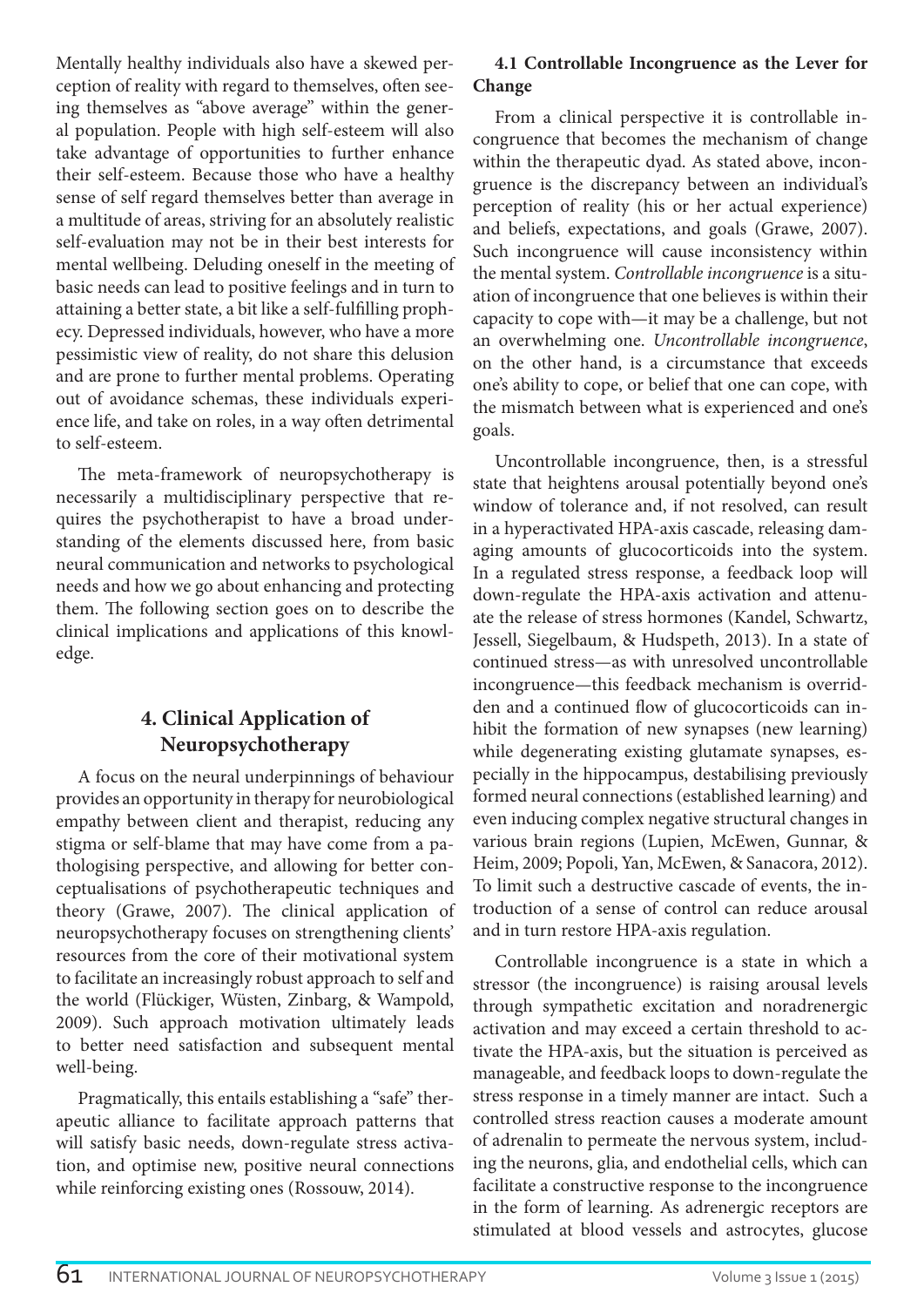release is increased with a corresponding increase in metabolism. This metabolic increase in conjunction with the release of neurotrophic factors from astrocytes (Verkhratsky,& Butt, 2007) and stimulation of adrenergic receptors will help stabilize neural connections activated when coping with the incongruence (in a process representing existing coping strategies) and also improve the facilitation of new neural connections (new coping strategies)—the opposite to what occurs in the uncontrollable situation. In fact, rising to the challenge of controlling incongruence is essential to "the formation of ever more complex and differentiated neural circuits to an optimal expression of [one's] genetic potential" (Grawe, 2007, p. 222).

As one continues to deal with a controllable incongruent situation, coping behaviour becomes more established, and eventually such situations will no longer elicit a stress response, as the neural networks required to effectively assess and cope with the situation are well established. This is a key goal of therapy: to strengthen existing coping skills and facilitate new ones on a neurobiological level of resilience. Such learning is not possible, on a neural level, in the overwhelming situation of uncontrollable incongruence where an overabundance of cortisol is hampering, even degenerating, synaptic connections. Within the safety of the therapeutic alliance, however, stress responses can be down-regulated to a state of optimal learning, and incongruence can be broken down into controllable, manageable parts to which new strategies can be applied.

In considering how to facilitate an effective therapeutic environment, Grawe (2007) points to what he calls *motivational priming* and *resource activation* as key elements for a controllable incongruence learning state (see also Flückiger, Caspar, Grosse Holtforth & Willutzki, 2009; Flückiger, & Grosse Holtforth, 2008). Motivational priming is the priming of the approach system via positive emotional experiences within the therapy session. Such a strategy would focus on positive need-satisfying experiences that are compatible with the client's goals, particularly at the beginning of the session, to provide some positive satisfaction of orientation/control, attachment, pain avoidance, or self-esteem enhancement needs. Establishing an effective therapeutic alliance is one example of a positive activation of a need (attachment) that would prime the client toward approach-orientated tendencies within the session. Resource activation is the therapists skill of identifying existing resources, characteristics, and abilities of the client that can be positively emphasised during the session in order to enhance the client's feelings of control or self-esteem and increase his or her

tolerance for short-term increases in inconsistency during therapy (Smith & Grawe, 2003). This focus on the client's healthy psychological attributes is in contrast to the *problem activation* that is stressed in all major therapy schools, yet both play a role in explaining therapeutic change (Gassmann & Grawe, 2006). "Upon starting therapy or counseling, people seeking help often feel hopeless and have given up believing in their own problem-solving resources. It is therefore the counselor's job to reactivate the experience of that person's self-effectiveness. A counselor should pick up on the person's existing strengths and skills" (Flückiger, Wüsten, Zinbarg, & Wampold, 2009, p. 2). Ideally, motivational priming and resource activation should be facilitated early in the therapy process and emphasised throughout sessions. In this atmosphere of activated resources, therapy has a much greater chance of being effective (Gassmann & Grawe, 2006).

The feeling of safety within the therapeutic dyad is of fundamental importance to attenuate the destructive stress responses described above and to take advantage of controllable incongruence as a mechanism of change. A client who is held in a space of trust and security and can engage within their window of tolerance will be able to take advantage of the brain's natural neuroplasticity. Research has shown that "a safe, enriched environment actually facilitates the development of new neural patterns, which, in turn, leads to enhanced attachment and control, and stress reduction. Psychotherapeutic approaches that provide safe environments will thus enhance the positive social interaction that is an essential element of healthy neural proliferation" (Allison & Rossouw, 2013, p. 23). To establish such a safe environment requires a down-regulation of avoidance motivational schemas that may be activated. This is essentially a bottom-up approach of dealing with the physiological stress response before being able to facilitate effective neural change and proliferation (Allison & Rossouw, 2013; Rossouw, 2012b, c, 2013b). The affectively focused right brainto-right brain therapeutic relationship, mediated via so-called "mirror neuron" activity, can be effective at establishing safety for a client by down-regulating limbic reactivity and communicating an empathic, supportive relationship that satisfies the basic need for attachment (Schore, 2012). A safe therapeutic relationship creates the ideal environment for facilitating neural proliferation in an integrative manner, as the nervous system is essentially a social-centric system that thrives on interpersonal love, acceptance, and security (Cozolino, 2014; Schore, 2012, Siegel, 2012).

When anxiety increases, there is a decrease in cortical blood flow in the left PFC and an increase in the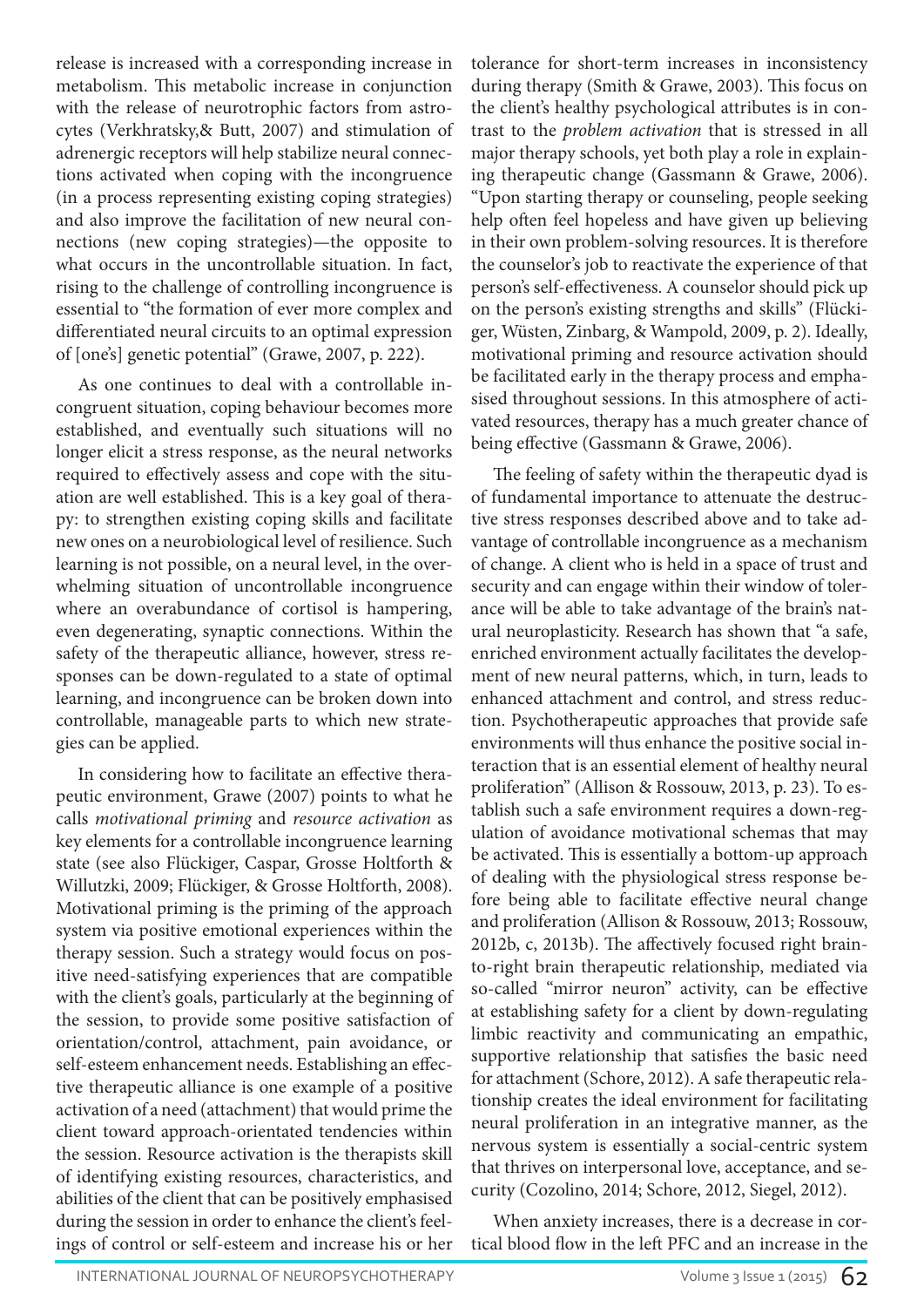right PFC, inhibiting the ability of the left PFC to modulate emotional arousal. When the left PFC is engaged and activated, as it can be in a safe therapeutic environment, more cortical blood flows to it, allowing it to modulate arousal generated by right cortical and limbic areas (The Neuropsychotherapy Institute, 2014d). This economy of blood flow within the central nervous system can effectively take certain areas such as the left PFC "offline" in order to provide a richer blood supply to more essential areas such as the right PFC and limbic areas in times of threat or danger. This works in much the same way that a sympathetic response can cause peripheral shut-down to shunt more blood to essential organs (The Neuropsychotherapy Institute, 2014d). Obviously a problem arises when the offline system is the very system required to down-regulate an over-reaction elicited by an overactive amygdala, in which case the feeling of uncontrollable incongruence only increases.

One of the ways to mitigate the problem of having an essential control system like the PFC go offline in times of stress is to increase its integrative connectivity to those areas that need higher-order control, such as the amygdala. Mindfulness is one practice that can achieve this. Described as focused attention in the present without judgment (Kabat-Zinn, 1994, 2013), mindfulness can increase mid-PFC and right anterior insula activity and thickening, and increase activity in the superior temporal gyrus and anterior cingulate (Badenoch, 2008). The result is an increased integration of these systems with the limbic system, providing better modulatory control over amygdala overreactions and fostering a propensity to approach rather than avoid challenging situations (Siegel, 2012). Such an increase in control brings previously overwhelming situations back into the realm of controllable incongruence. Research suggests that meditative practices like mindfulness not only increase the integration and plasticity of neural networks, but can also offset ageing processes and increase our ability to be present, attuned and compassionate with others (Badenoch, 2008).

Siegel (2007) suggests another "mindful" strategy to gain greater prefrontal management of limbic responsiveness that involves a change in our language. Rather than saying, for example, "I am sad", the self-talk that provides more separation between the self and the emotion would be "There is a feeling of sadness right now." Placing the emotion as an objectively observable phenomenon that is apart from the "observing self" elicits a greater sense of control over what would otherwise be an immersive emotional experience.

Whatever particular mindful strategy is utilised, there are some common outcomes to such practices: less dysregulation and reactivity to emotional experiences; remaining present with feelings, thoughts or actions without being distracted; the ability to label beliefs, opinions, emotions, and expectations; and having a nonjudgmental stance toward our experiences (Badenoch, 2008; Baer, Smith, Hopkins, Krietemeyer, & Toney, 2006).

Motivational priming, resource activation, creating safety, and techniques like mindfulness are all designed to bring the client into a place of optimal learning where incongruence is perceived as within the client's window of tolerance, controllable, and therefore an opportunity for new learning and positive change.

#### **4.2 Two-Person Psychology**

There is an emerging emphasis on "two-person" psychology in therapy (Schore, 2003c), where right brain-to-right brain, embodied, affective, autonomic change between therapist and client becomes central to the therapeutic process (Marks-Tarlow, 2012; Montgomery, 2013; Schore, 2014). This places the spotlight on the neural integration within the therapist, in the sense that he or she must effectively operate out of a wide window of tolerance for the benefit of modulating clients on both an unconscious and a conscious level. In this context, therapy becomes less about the left hemisphere's desire to categorise and fix by applying discrete therapeutic interventions, and more about a right-hemispheric capacity for broad affective awareness, empathy, and connectedness. Such a perspective liberates the therapist from manualised techniques of intervention, yet necessitates the critical work of self-integration and the experientially developed intuition of attunement (see Badenoch , 2008, 2011; Marks-Tarlow, 2012, 2014 for resources to develop such integration and intuition). Vertical and bilateral integration of one's own neural systems is the first step toward an interpersonal integration within the dyad of psychotherapy. Vertical integration is the linking of body, limbic region, and cortex, thus increasing neural connectedness and facilitating a greater ability to stay in touch with empathic connections (resonance circuits). "When our middle prefrontal region is steadfast in its linkage with our limbic circuits and bodies, the flow of nonverbal information coming to us from our patients has a much greater chance of being held, with empathy as the most consistent underlying state. . . . Such interpersonal richness encourages GABA-bearing fibers to grow from patients' orbitofrontal cortex to the amygdala, calming old fears"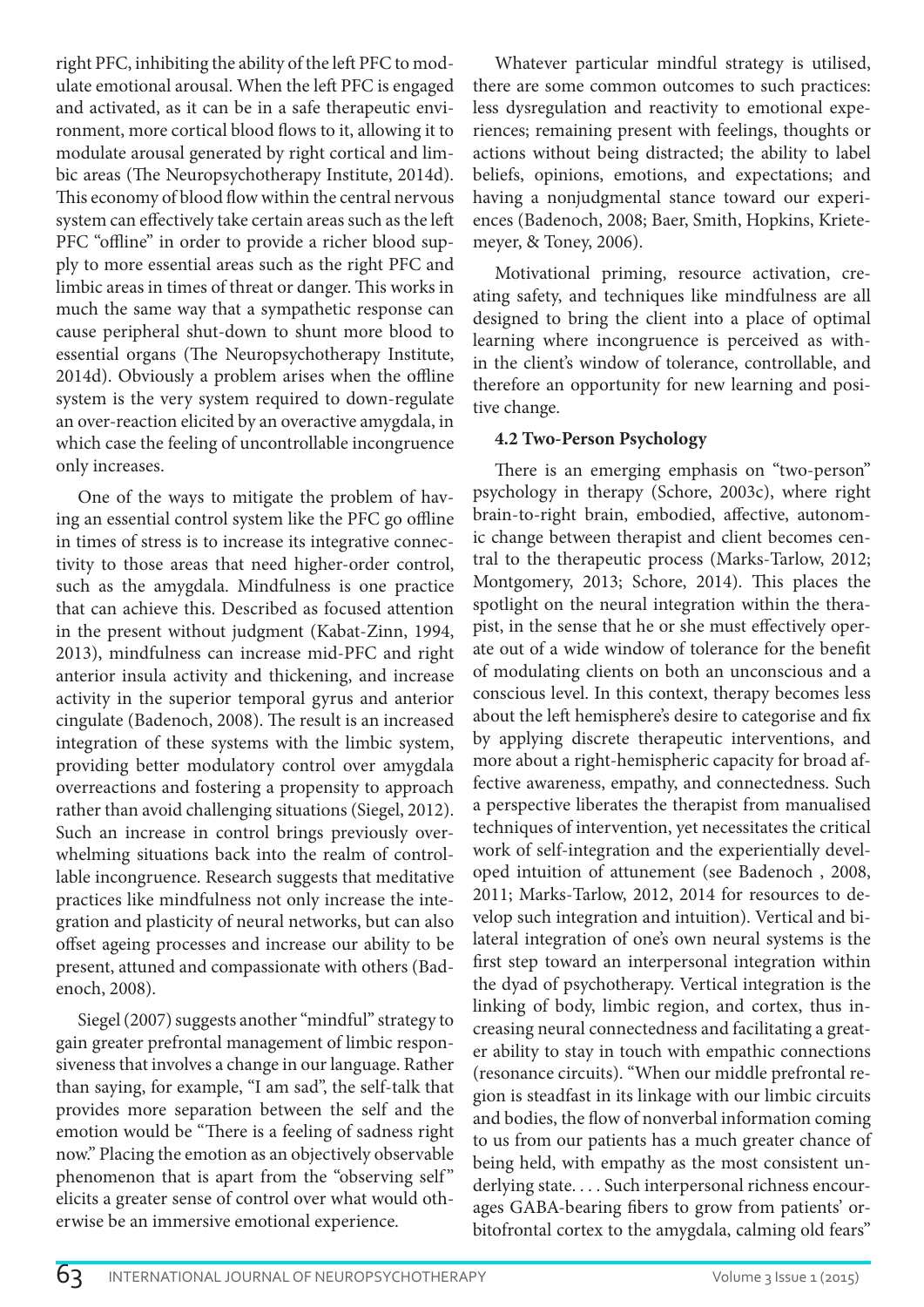(Badenoch, 2008 p. 156). Bilateral or horizontal integration (Siegel, 2007) is the effective and balanced communication between left and right hemispheres where the left hemisphere is receiving a complete flow of information from subcortical and cortical regions on the right and contributes a complimentary yet subservient perception and response in accordance with the right's "big picture" perception. If such integration is intact within the therapist, he or she will be better placed to mediate a similar vertical and horizontal integration within the brain of the client.

Change within this two-person psychological system of client and therapist is primarily a right-brained, embodied, emotional, autonomic process within the dyad. Such biopsychosocial processes of affect regulation between therapist and client are forming the basis for a more integrative approach to treating mind and body. The somatic aspect of affect regulation is also becoming increasingly important in therapy (Schore, 1994, 2003a, 2012); for example, when the ventral vagal-mediated social engagement system is activated in a previously hyperaroused client by the regulating warmth and empathy of the therapist, the client's cortisol levels may return to the normal range while oxytocin and opioids validate the safe connection experience (Badenoch, 2008; Sunderland, 2006). The somatically attuned therapist will pick up cues from the face, body posture and reflexes of the client, and so focus on the effect of his or her own body posture, tone of voice, gaze, and so on in an attempt to bring the client back into a workable window of tolerance where the right amount of arousal can elicit optimal learning.

## **5. Defining Neuropsychotherapy**

Many aspects to the meta-framework of neuropsychotherapy have been outlined in this paper, and reducing such a comprehensive approach to a succinct description is no easy task. The definition offered below is an attempt to capture the essence of neuropsychotherapy.

Neuropsychotherapy is a neurobiologically informed framework for psychotherapy that conceptualises thought and behaviour as emerging from the influence of motivational schemata developed to preserve or enhance basic psychological needs. Therapeutic processes start from the development of a safe and enriched environment to activate positive approach motivational schemata utilising a bottom-up neurological

approach, and proceed from a top-down approach to facilitate long-term change in neural architecture.

### **Summary**

The pioneering work of Grawe introduced an approach to psychotherapy that was based on contemporary neuroscience (Rossouw, 2014). Shore, Siegel, and others have also established a scientific basis to psychotherapy with a particular emphasis on affective development and phenomena over cognitive processes. The rapid, implicit emotional processing of deeper brain structures requires the therapist to engage in psychotherapy that goes well beyond the traditional cognitive–behavioural understanding. In the meta-framework of neuropsychotherapy, clinical practice is informed by insight that has been gleaned by contemporary neuroscience and related disciplines. Grawe's challenge that "we ought to conduct a very different form of psychotherapy than what is currently practiced" (Grawe, 2007, p. 417) is today being addressed by a more sophisticated understanding and appreciation of the right-brained, affective, embodied, autonomic, and implicit processes involved in psychotherapeutic practice. Change is increasingly being conceptualised as a relational-affective process within the therapeutic dyad. The consistency theory model has provided a sound point of reference for the dynamics of mental functioning, possible sources of undesirable processes, and effective steps toward change. The continual development of a neuropsychotherapy perspective in conjunction with breakthroughs in neuroscience is even now providing clinicians with an unprecedented theoretical and pragmatic basis for effective client change.

## **References**

- Alberini, C. M. (2011). The role of reconsolidation and the dynamic process of long-term memory formation and storage. *Frontiers in Behavioural Neuroscience, 5*, 12.
- Alberini, C. M. (Ed.)(2013). *Memory Reconsolidation*. San Diego, CA: Academic Press
- Alberini, C. M., Milekic, M. H., & Tronel, S. (2006). Mechanisms of memory stabilization and de-stabilization. *Cellular and Molecular Life Sciences, 63*, 999-1008.
- Alder, A. (1920). Praxis und Theorie der Individualtherapie [Praxis and theory of individual therapy].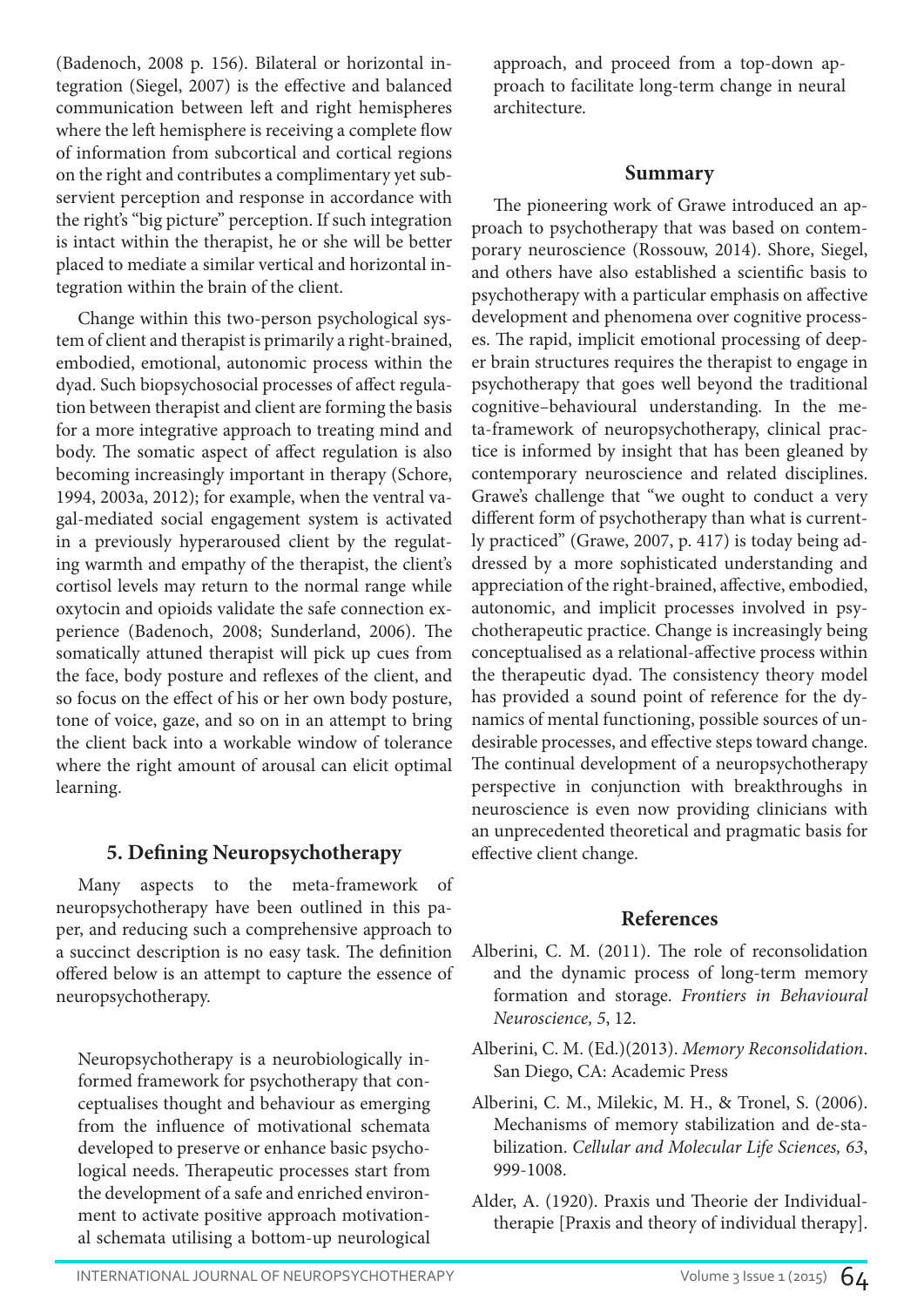Munich, Germany: Bergmann.

- Allison, K. L., & Rossouw, P. J. (2013). The therapeutic alliance: Exploring the concept of "safety" from a neuropsychotherapeutic perspective. *International Journal of Neuropsychotherapy, 1*(1), 21-29. doi: 10.12744/ijnpt.2013.0021-0029
- Ainsworth, M. D., Blehar, M. C., Waters, E., & Wall, S. (1978). *Patterns of attachment: A psychological study of the strange situation*. Hillsdale, NJ: Lawrence Erlbaum Associates, Inc.
- Arden, J. B., & Linford, L. (2009). *Brain-based therapy with adults: Evidence-based treatment for everyday practice*. Hoboken, NJ: Wiley.
- Badenoch, B. (2008). *Being a brain-wise therapist: A practical guide to interpersonal neurobiology.* New York, NY: W. W. Norton & Co.
- Badenoch, B. (2011). *The brain-savvy therapist's workbook.* New York, NY: W. W. Norton & Co.
- Baer, R. A., Smith, G. T., Hopkins, J., Krietemeyer, J., & Toney, L. (2006). Using self-report assessment methods to explore facets of mindfulness. *Assessment, 13*(1), 27-45.
- Becker, E. (1971). *The Birth and Death of Meaning: An Interdisciplinary Perspective on the Problem of Man*  (2 edition.). Free Press.
- Berger, T. W., Dong Song, Chan, R. H. M., Dae Shin, Marmarelis, V. Z, Hampson, R. E., Sweatt, A. J., Heck, C. N., Liu, C. Y., Willis, J., LaCross, J., Granacki, J. J., Gerhardt, G. A., & Deadwyler, S. A. (2012). Role of the hippocampus in memory formation: Restorative encoding memory integration neural device as a cognitive neural prosthesis. *Pulse, IEEE, 3*(5), 17-22.
- Boden, J. M., Fergusson, D. M., & Horwood, L. J. (2008). Does adolescent self- esteem predict later life outcomes? A test of the causal role of self- esteem. *Development and Psychopathology, 20* , 319– 339.
- Bowlby, J. (1973). *Attachment and loss. Volume 1: Attachment*. New York: Basic Books.
- Bowlby, J. (1988). *A secure base: parent-child attachment and healthy human development*. New York: Basic Books.
- Bowlby, J. (2008). *Attachment: Volume One of the Attachment and Loss Trilogy: Attachment Vol 1 (Attachment & Loss)* (Revised edition). Vintage Digital.

Cacioppo, J. T., Visser, P. S., & Pickett, C. L. (2006).

*Social neuroscience: People thinking about people.* Cambridge, Massachusetts: Massachusetts Institute of Technology.

- Canli, T., Desmond, J. E., Zhao, Z., Glover, G., & Gabrieli, J. D. E. (1998). Hemispheric asymmetry for emotional stimuli detected with fMRI. *NeuroReport, 9*, 3233-3239.
- Corrigan, F. M., Fisher, J. J., & Nutt, D. J. (2010). Autonomic dysregulation and the window of tolerance model of the effects of complex emotional trauma. Journal of Psychophamacology 0 (00), 1-9. Doi: 10.1177/0269881109354930
- Cozolino, L. (2014). *The neuroscience of human relationships: Attachment and the developing social brain.* New York, NY: W. W. Norton & Co.
- Csikszentmihalyi, M. (1991). *Flow: the psychology of optimal experience*. New York, N.Y.: HarperPerennial.
- Dahlitz, M. J. (2013). Klaus Grawe. *The Neuropsychotherapist, 2*, 128-129.
- Dahlitz, M. J., & Rossouw, P. J. (2014). The consistency-theoretical model of mental functioning: Towards a refined perspective. In Rossouw, P. J. (Ed.), *Neuropsychotherapy: Theoretical underpinnings and clinical applications.* Brisbane, Qld: Mediros Pty Ltd.
- Davidson, R. J. (1992). Emotion and affective style: Hemispheric substrates. *Psychological Science, 3*, 39-43.
- Dudai, Y. (2012). The restless engram: Consolidations never end. *Annual Review of Neuroscience, 35*, 227- 247.
- Ecker, B. (2015). Memory reconsolidation understood and misunderstood. *International Journal of Neuropsychotherapy, 3*(1), 2–46. doi: 10.12744/ ijnpt.2015.0002-0046
- Ecker, B., Ticic, R., & Hulley, L. (2012). *Unlocking the emotional brain: Eliminating symptoms at their roots using memory reconsolidation.* New York, NY: Routledge.
- Elliot, A. J. (2006). The hierarchal model of approachavoidnace motivation. *Motivation and Emotion, 30*, 111-116.
- Elliot, A. J. (2008). *Handbook of approach and avoidance motivation.* New York, NY: Psychology Press.

Epstein, S. (1973). The self-concept revisited, or a theory of a theory. *American Psychologist, 28*, 404-416

Epstein, S. (1980). The self-concept: A review and the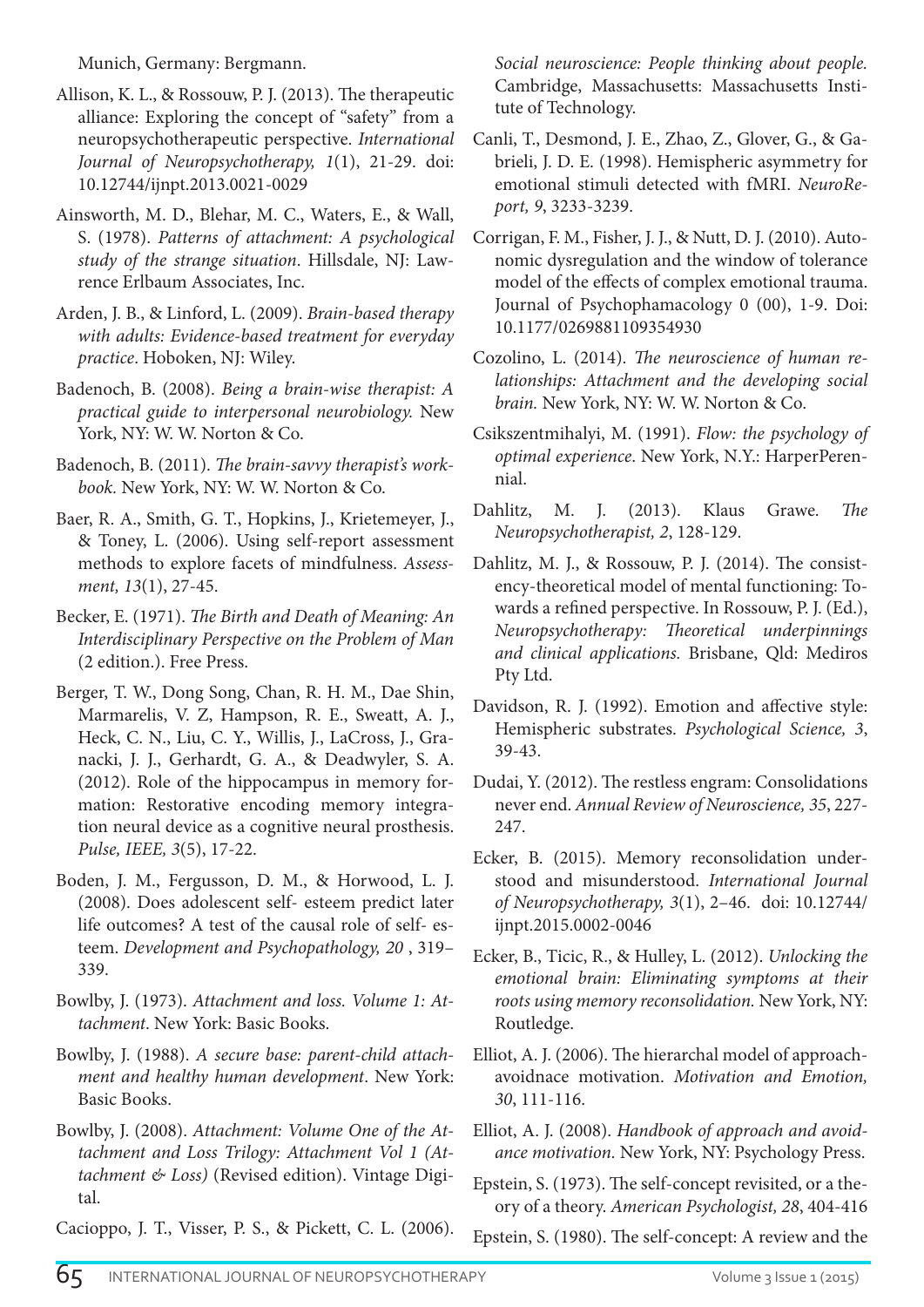proposal of an integrated theory of personality. In E. Staub (Ed.), *Personality: Basic issues and current research* (pp. 82-132). Englewood Cliffs, NJ: Prentice Hall.

- Epstein, S. (1990). Cognitive-experiential self-theory. In L. A. Pervin (Ed.), *Handbook of personality: Theory and research*. (pp. 165-192). New York: Guilford.
- Epstein, S. (1991). Cognitive-experiential self-theory: An integrative theory of personality. In R. Curtis (Ed.), *The relational self: Convergences in psychoanalysis and social psycholog*y (pp. 111-137). New York: Guilford Press.
- Epstein, S. (1993). Implications of cognitive-experiential self-theory for personality and developmental psychology. In D. Funder, R. Parke, C. Tomlinson-Keasey, & K. Widamen (Eds.), *Studying lives through time: Personality and development* (pp. 399-438). Washington, DC: American Psychological Association.
- Epstein, S. (1994). Integration of the cognitive and the psychodynamic unconscious. *American Psychologist, 49*(8), 709-724.
- Epstein, S. (1998). Cognitive-experiential self-theory. In D. F. Barone, M. Hersen, & V. B. Van Hasselt (Eds.), *Advanced Personality* (pp. 212-238). New York, NY: Springer Science + Business Media New York.
- Feingberg, T. E., & Keenan, J. P. (2005). Where in the brain is the self? *Consciousness and Cognition, 14*, 661-678.
- Flückiger, C., Caspar, F., Grosse Holtforth, M., & Willutzki, U. (2009). Working with patients' strengths: A microprocess approach. *Psychotherapy Research, 19*(2), 213-223.
- Flückiger, C., & Grosse Holtforth, M. (2008). Focusing the therapist's attention on the patient's strengths: A preliminary study to foster a mechanism of change in outpatient psychotherapy. *Journal of Clinical Psychology, 64*(7), 876-890.
- Flückiger, C., Wüsten, G., Zinbarg, R. E., & Wampold, B. E. (2009). *Resource activation: Using clients' own strengths in psychotherapy and counseling.* Cambridge, MA: Hogrefe & Huber Publishers.
- Freud, S. (1959). *Beyond the pleasure principle.* New York, NY: W. W. Norton & Co. (Original work published in 1920)
- Freud, S. (1966). Project for a scientific psychology. In J. Strachey (Ed. & Trans.), *The standard edition of*

*the complete psychological works of Sigmund Freud* (Vol. 1. Pp. 281-392). London: Hogarth Press. (Original work published 1895)

- Gassmann, D., & Grawe, K. (2006). General change mechanisms: The relation between problem activation and resource activation in successful and unsuccessful therapeutic interactions. *Clinical Psychology and Psychotherapy, 13*(1), 1-11.
- Grawe, K. (2004). *Psychological therapy*. Toronto: Hogrefe & Huber.
- Grawe, K. (2007). *Neuropsychotherapy: How the neurosciences inform effective psychotherapy.* New York, NY: Psychology Press.
- Hajcak, G., Moser, J. S., Holroyd, C. B., & Simons R. F. (2006). The feedback-related negativity reflects the binary evaluation of good versus bad outcomes. *Biological Psychology, 71*(2), 148-154.
- Holmes, J. (1993). *John Bowlby and Attachment Theory*. London: Routledge.
- Hubel, D. H., & Wiesel, T. N. (1959). Receptive fields of single neurons in the cat's striate cortex. *Journal of Physiology, 148*, 574-591.
- Hubel, D. H., & Wiesel, T. N. (1962). Receptive fields, binocular interaction and functional architecture in the cat's visual cortex. *Journal of Physiology, 160*, 106-154.
- Hubel, D. H., & Wiesel, T. N. (1968). Receptive fields and functional architecture of monkey striate cortex. *Journal of Physiology, 195*, 215-243.
- Kabat-Zinn, J. (1994). *Wherever you go there you are: Mindfulness meditation in everyday life* (10<sup>th</sup> anniversary ed.). New York, NY: Hyperion.
- Kabat-Zinn, J. (2013). *Full catastrophe living: Using the wisdom of your body and mind to face stress, pain, and illness* (Revised Ed.). New York, NY: Bantam Books.
- Kandel, E. R. (1998). A new intellectual framework for psychiatry. *American Journal of Psychiatry, 155*, 457–469.
- Kandel, E. R., Schwartz, J. H., Jessell, T. M., Siegelbaum, S.A., & Hudspeth, A. J. (Eds.) (2013). *Principles of Neural Science*, *5th ed*. New York, NY: McGraw-Hill.
- Keleman, S. (2012). *Slow Attending: The Art of Forming Intimacy*. Retrieved September 3, 2014, from http://www.neuropsychotherapist.com/slow-attending-article doi: 10.12744/tnpt.06.01.2013.01
- Laaksonen, R., & Ranta, M. (Eds.) (2013). *Introduc-*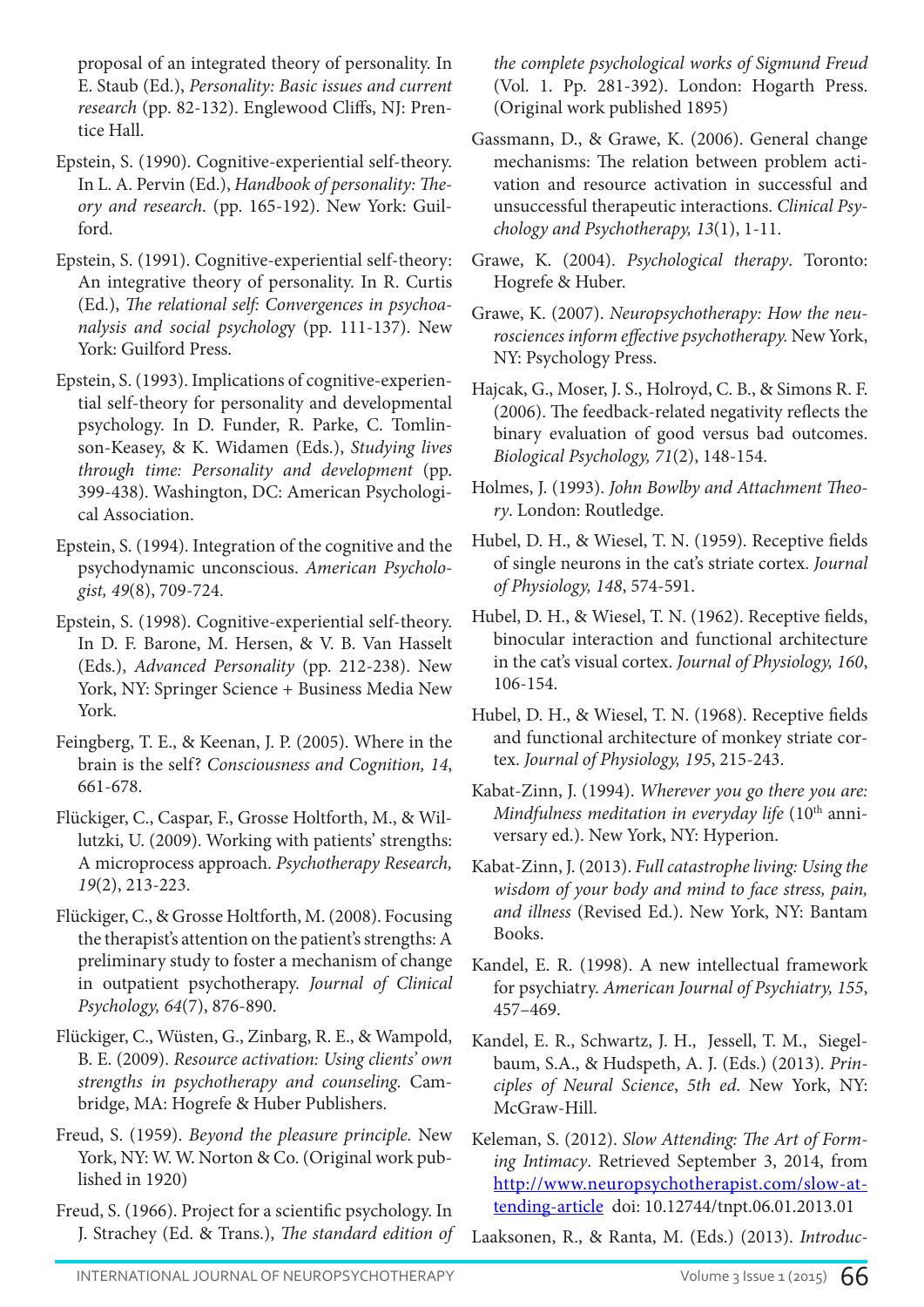*tion to neuropsychotherapy: Guidelines for rehabilitation of neurological and neuropsychiatric patients through the lifespan*. New York, NY: Psychology Press.

- LeDoux, J. E., Romanski, L., & Xagoraris, A. (1989). Indelibility of subcortical emotional memories. *Journal of Cognitive Neuroscience, 1*, 238-243.
- Lee, J. L. C. (2013). Mechanisms and functions of hippocampal memory. In Alberini, C. M. (Ed.), *Memory Reconsolidation*. San Diego, CA: Academic Press, (pp. 43-68).
- Lupien, S. J., McEwen, B. S., Gunnar, M. R., & Heim, C. (2009). Effects of stress throughout the lifespan on the brain, behaviour and cognition. *Nature Reviews Neuroscience, 10*, 434-445. doi:10.1038/nrn2639
- MacLean, P. D. (1990). *The triune brain in evolution: Role in paleocerebral functions.* New York: Plenum Press.
- Main, M., & Solomon, J. (1986). Discovery of an insecure-disorganized/disoriented attachment pattern. In T. B. Brazelton & M. Yogaman (Eds.), *Affective development in infancy* (pp. 95-124). Norwood, NJ: Ablex.
- Marks-Tarlow, T. (2012). *Clinical intuition in psychotherapy: The neurobiology of embodied response.*  New York, NY: W. W. Norton & Co.
- Marks-Tarlow, T. (2014). *Awakening clinical intuition: An experiential workbook for psychotherapists.* New York, NY: W. W. Norton & Co.
- McGilchrist, I. (2009). *The master and his emissary: The divided brain and the making of the western world.* New Haven: Yale University Press.
- McGilchrist, I. (2013). Hemisphere differences and their relevance to psychotherapy. *The Neuropsychotherapist, 4*, 22-36
- McDougall, W. (1936). *An introduction to social psychology* (Revised edition)*.* London: Methuen.
- Migues, P. V., Hardt, O., Wu, D. C., Gamache, K., Sacktor, T. C., Wang, Y. T., & Nader, K. (2010). PKMzeta maintains memories by regulating GluR2-dependent AMPA receptor trafficking. *Nature Neuroscience, 13*(5), 630-634.
- Milham, M (2003). Practice-related effects demonstrate complementary roles of anterior cingulate and prefrontal cortices in attentional control. *NeuroImage, 18*(2): 483–493. doi:10.1016/s1053- 8119(02)00050-2.

Montgomery, A. (2013). *Neurobiology essentials for cli-*

*nicians: What every therapist needs to know*. New York, NY: W. W. Norton & Co.

- Moss, R. A. (2013). Givers and takers: Clinical biopsychological perspectives on relationship behavior patterns. *International Journal of Neuropsychotherapy, 1*(2), 31-46. Doi: 10.12744/ ijnpt.2013.0031-0046
- Moss, R. A., & Mahan M. C. (2014). Emotional Restructuring: Clinical biological perspective on brain involvement. *The Neuropsychotherapist, 5*, 54-65.
- Nader, K. (2013). The Discovery of Memory Reconsolidation. In Alberini, C. M. (Ed.), *Memory Reconsolidation*. San Diego, CA: Academic Press, (pp. 1-13).
- Nader, K., Hardt, O., Einarsson, E. O., & Finnie, P. S. B. (2013). The dynamic nature of memory. In Alberini, C. M. (Ed.), *Memory Reconsolidation*. San Diego, CA: Academic Press, (pp. 15-41).
- Nieuwenhuis, S., Slagter, H. A., Von Geusau, N. J. A., Heslenfeld, D. J. and Holroyd, C. B. (2005), Knowing good from bad: differential activation of human cortical areas by positive and negative outcomes. *European Journal of Neuroscience, 21*, 3161–3168. doi: 10.1111/j.1460-9568.2005.04152.x
- Ogden, P., Minton, K, & Pain, C. (2006). *Trauma and the body: A sensorymotor approach to psychotherapy.* New York, NY: W. W. Norton & Co.
- Orth, U., Robins, R. W., & Roberts, B. W. (2008). Low self-esteem prospectively predicts depression in adolescence and young adulthood. *Journal of Personality and Social Psychology, 95*, 695-708.
- Panksepp, J., & Biven, L. (2012). *The archaeology of mind: Neuroevolutionary origins of human emotions.* New York, NY: W. W. Norton & Co.
- Paradiso, S., Johnson, D. L., Andreasen, N. C., O'Leary, D. S., Watkins, G. L., Ponto, L. L. B., & Hichwa, R. D. (1999). Cerebral blood flow changes associated with attribution of emotional valence to pleasant, unpleasant, and neural visual stimuli in a PET study of normal subjects. *American Journal of Psychiatry, 156*, 1618-1629.
- Park, L. E., & Crocker, J. (2013). Pursuing self-esteem: Implications for self-regulation and relationships. In Zeigler-Hill, V. (Ed.) *Self-Esteem*. Florence, KY: Psychology Press (pp. 43-59).
- Popoli, M., Yan, Z., McEwen, B. S., & Sanacora, G. (2012). The stressed synapse: The impact of stress and glucocorticoids on glutamate transmission. *Na-*

67 INTERNATIONAL JOURNAL OF NEUROPSYCHOTHERAPY VOLUME 3 Issue 1 (2015)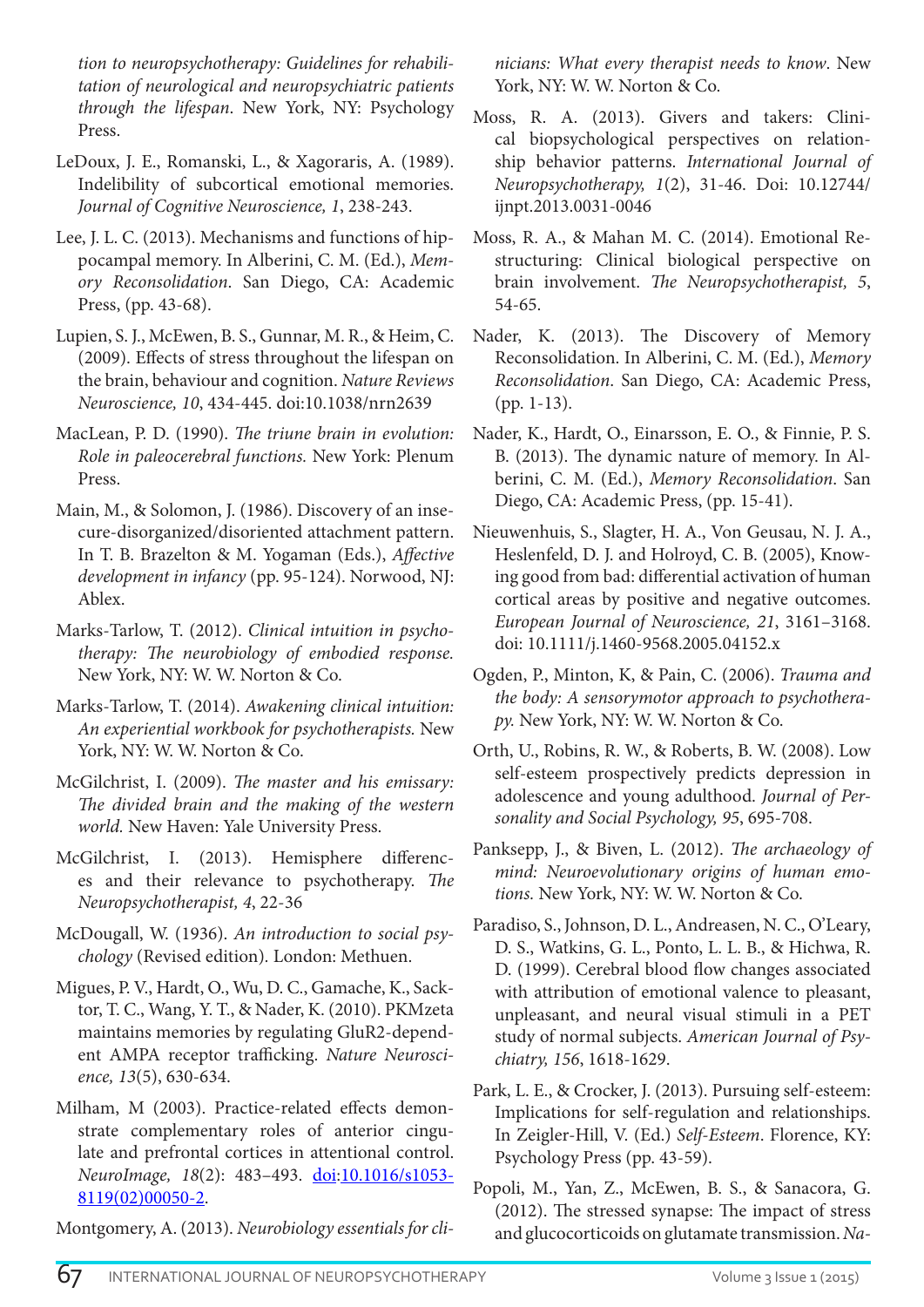*ture Reviews Neuroscience, 13*, 22-37. doi:10.1038/ nrn3138

- Porges, S. W. (2011). *The polyvagal theory: Neurophysiological foundations of emotions, attachment, communication, self-regulation.* New York, NY: W. W. Norton & Co.
- Powers, W. T. (1973). *Behavior and the control of perception.* New York: Aldine.
- Rossouw, P. J. (2011). The triune brain: Implications for neuropsychotherapy. *Neuropsychotherapy, 5*, 2-3.
- Rossouw, P. J. (2012a). *The Neurobiological Markers of Childhood Trauma: Implications for therapeutic interventions*. Retrieved 08/27/2014 from http:// www.neuropsychotherapist.com/childhood-trauma
- Rossouw, P. J. (2012b). Effective client focused interventions: The top-down and bottom-up discourse. *Neuropsychotherapy News, 11*, 2–4. Retrieved from http://mediros.com.au/wp-content/ uploads/2012/11/NPTIG-Newsletter-11.pdf
- Rossouw, P. J. (2012c). Neuroscience, learning and memory: From sea slugs to mental health. *Neuropsychotherapy News, 13*, 2–6. Retrieved from http://mediros.com.au/wp-content/uploads/2012/11/NPTIG-Newsletter-13.pdf
- Rossouw, P. J. (2013). The neurobiological underpinnings of the mental health renaissance. *The Neuropsychotherapist, 1*, 14–21. doi: http://dx.doi. org/10.12744/tnpt(1)014-021
- Rossouw, P. J. (2013b). The end of the medical model: Recent findings in neuroscience regarding antidepressant medication and the implications for neuropsychotherapy. *The Neuropsychotherapist*. Retrieved from http://www.neuropsychotherapist. com/the-end-of-the-medical-model/
- Rossouw, P. J. (2014) (Ed.). *Neuropsychotherapy: Theoretical underpinnings and clinical applications.* Brisbane, Qld: Mediros Pty Ltd.
- Sacktor, T. C. (2008). PKMzeta, LTP maintenance, and the dynamic molecular biology of memory storage. *Progress in Brain Research, 169*, 27-40.
- Sacktor, T. C. (2010). How does PKMzeta maintain long-term memory? *Nature Reviews Neuroscience, 12*(1), 9-15
- Scaer, R. C., (2005). *The trauma spectrum: Hidden wounds and human resiliency.* New York, NY: W. W. Norton & Co.
- Schore, A. N. (1994). *Affect regulation and the origin of the self.* Mahwah, NJ: Erlbaum.
- Schore, A. N. (2003a). *Affect regulation and the repair of the self*. New York, NY: W. W. Norton & Co.
- Schore, A. N. (2003b). *Affect dysregulation and disorders of the self.* New York, NY: W. W. Norton & Co.
- Schore, A. N. (2003c). Early relational trauma, disorganized attachment, and the development of a predisposition to violence. In Solomon, M. F., & Siegel, D. J. (Eds.), *Healing Trauma: Attachment, mind, body, and brain* (pp. 107-167). New York, NY: W. W. Norton & Co.
- Schore, A. N. (2012). *The science of the art of psychotherapy.* New York, NY: W. W. Norton & Co.
- Schore, A. N. (2014). The right brain is dominant in psychotherapy. Psychotherapy, 51(3), 388-397. Doi: 10.1037/a0037083.
- Schore, J. R., & Schore, A. N. (2008). Modern attachment theory: The central role of affect regulation in development and treatment. *Clinical Social Work Journal, 36*, 9-20.
- Siegel, D. J. (1999). *The developing mind: How relationships and the brain interact to shape who we are*. New York, NY: Guilford Press.
- Siegel, D. J. (2007). *The mindful brain: Reflections and attunement in the cultivation of well-being.* New York, NY: W. W. Norton & Co.
- Siegel, D. J. (2010). *The mindful therapist: A clinician's guide to mindsight and neural integration*. New York, NY: Norton.
- Siegel, D. J. (2012). *The developing mind: How relationships and the brain interact to shape who we are.*  (Second Ed.). New York, NY: Guilford Press.
- Smith, E. C. and Grawe, K. (2003), What makes psychotherapy sessions productive? a new approach to bridging the gap between process research and practice. *Clinical Psychology & Psychotherapy, 10*, 275–285. doi: 10.1002/cpp.377
- Stern, D. N, Bruschweilder-Stern, N., Harrison, A. M., Lyons-Ruth, K., Morgan, A. C., Nahum, J. P., Sander, L., & Tronick, E. Z. (1998). The process of therapeutic change involving implicit knowledge: Some implications of developmental observations for adult psychotherapy. *Infant Mental Health Journal, 19*(3), 300-308.
- Stroop, John Ridley (1935). Studies of interference in serial verbal reactions. *Journal of Experimental Psychology, 18* (6): 643–662. doi:10.1037/h0054651.